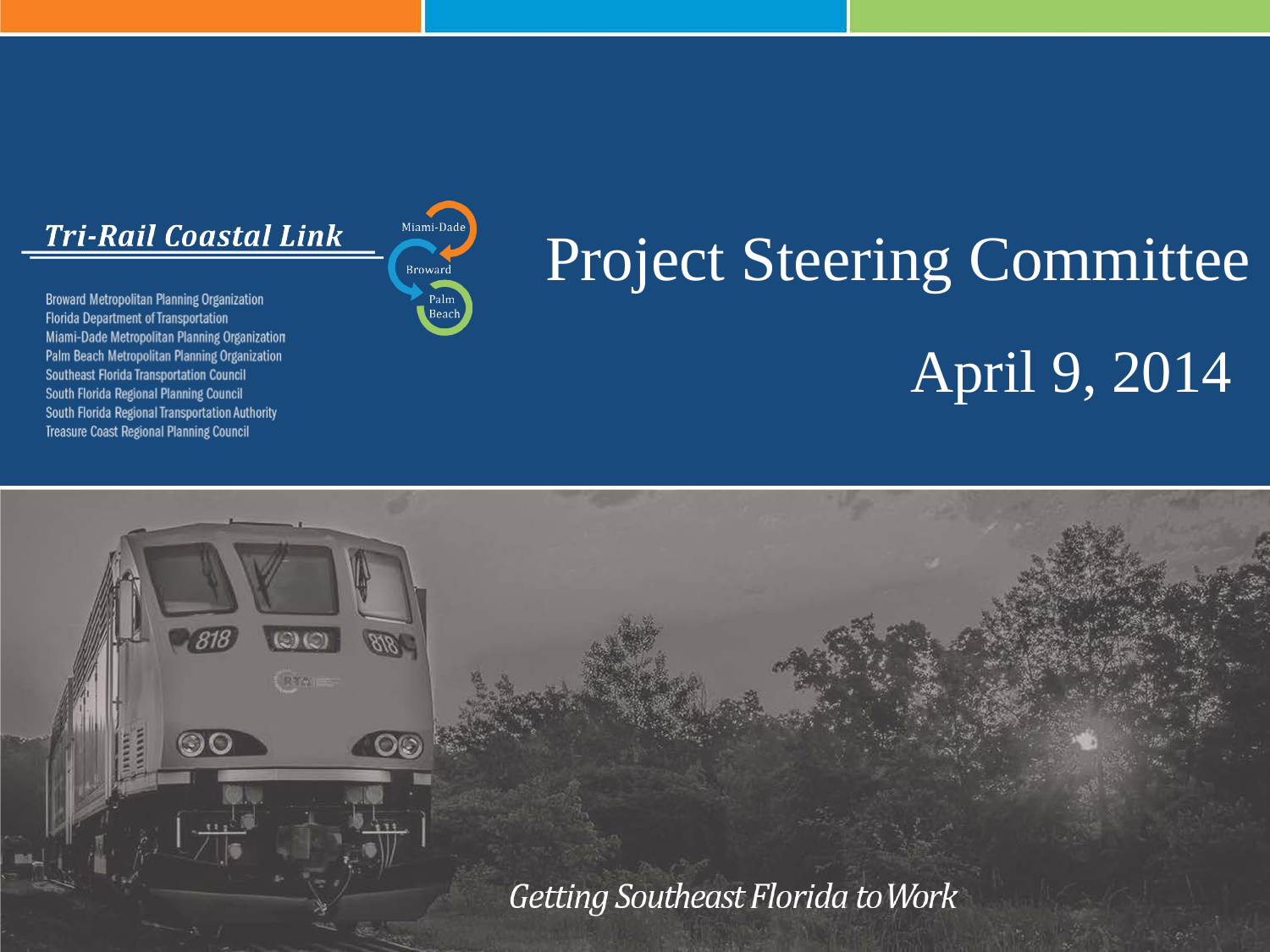

- Technical Subcommittee Report
- PI / Outreach Subcommittee Report
- Financial Subcommittee Report
- Next Steps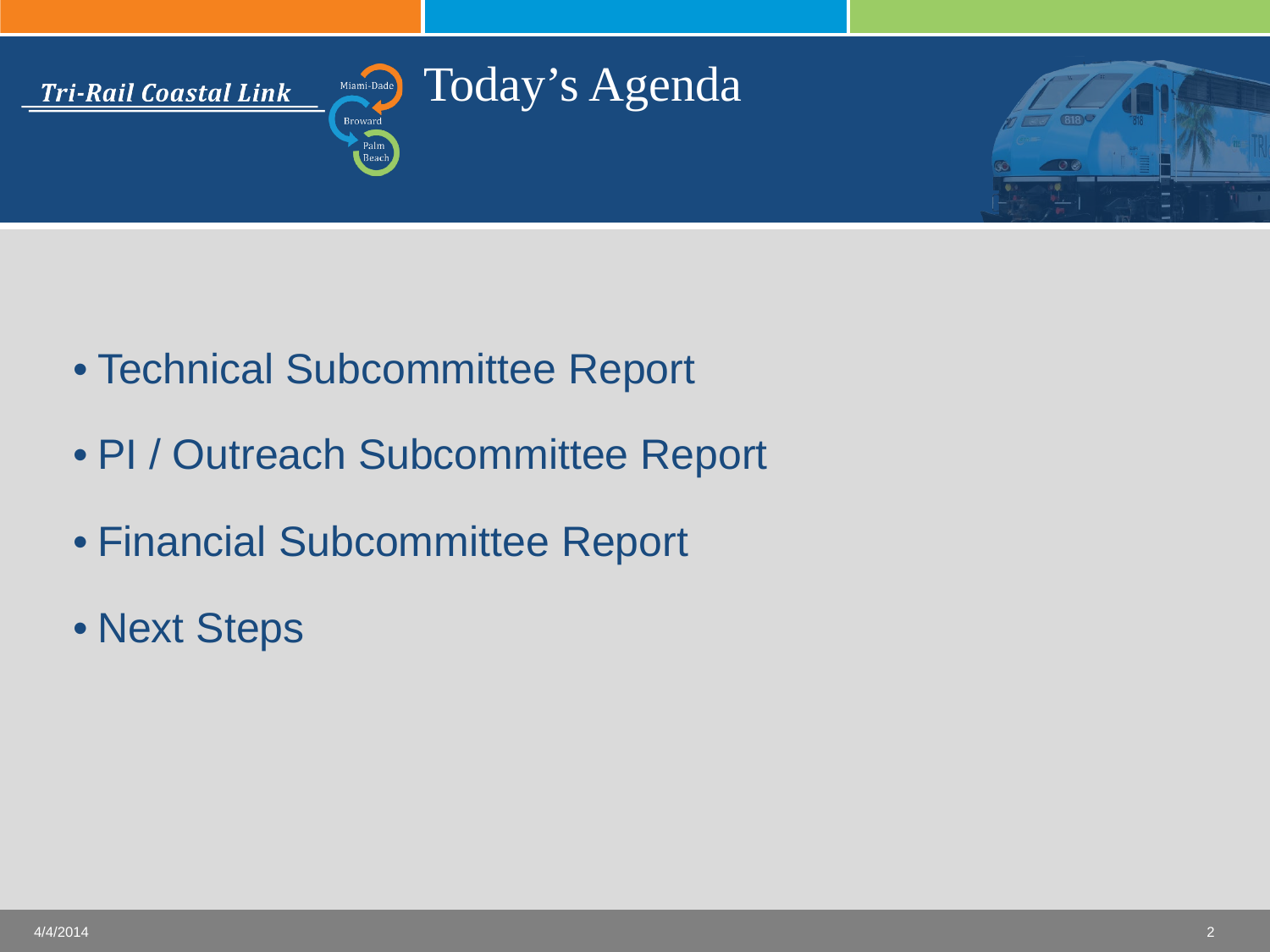



# Technical Subcommittee Report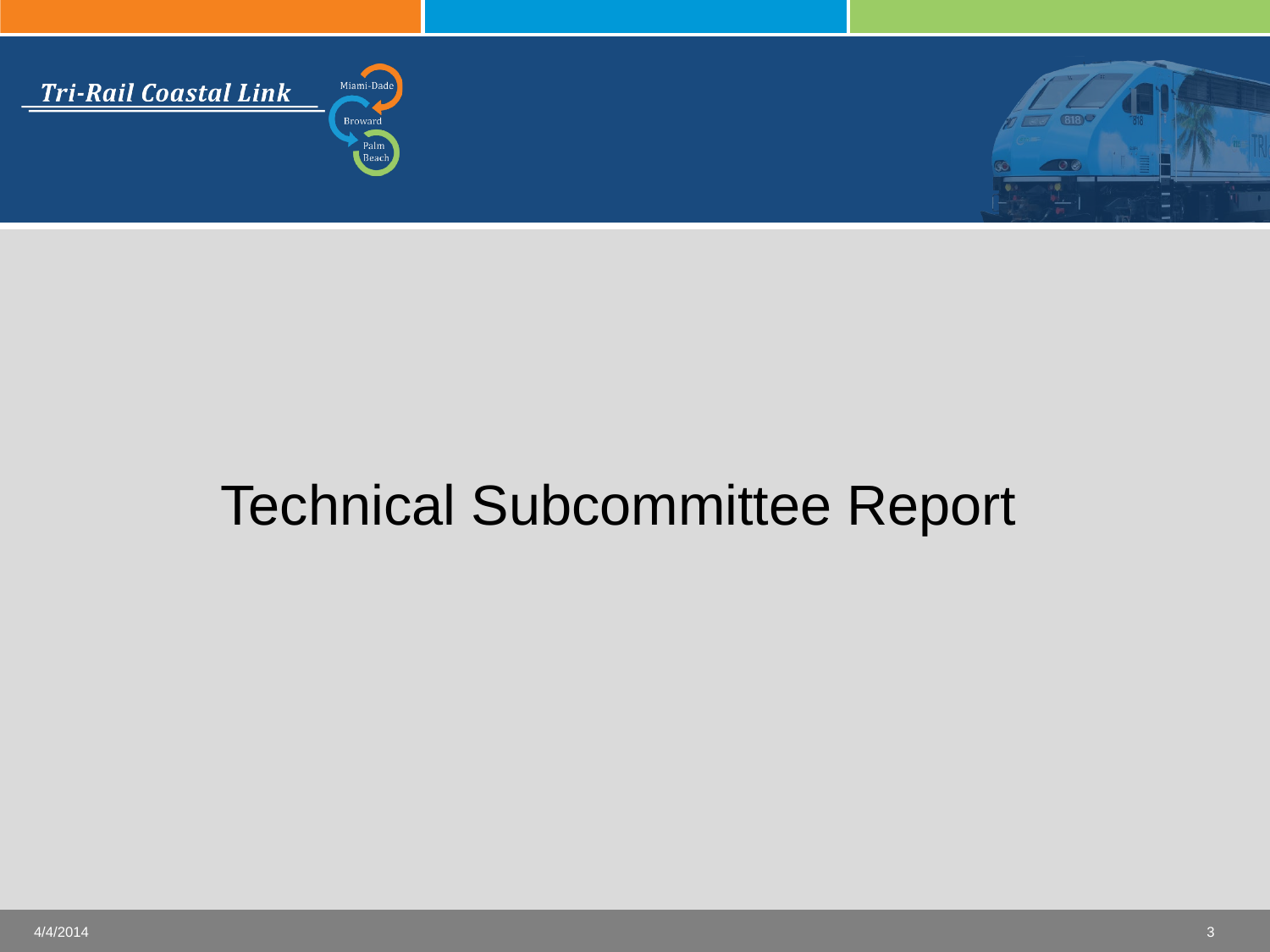#### Technical Subcommittee Miami-Dade



- Subcommittee meetings held January 15<sup>th</sup> and March 12<sup>th</sup>
	- Focus on technical coordination with SFRTA and AAF
		- Operations plan coordination

**Broward** 

- AAF Fort Lauderdale station constraints and New River Bridge
- Vehicle fleet requirements
- Capital and O&M Cost updates
- Pompano Connection refinements
- Parking demand analysis
- Next meeting on May  $14<sup>th</sup>$

Tri-Rail Coastal Link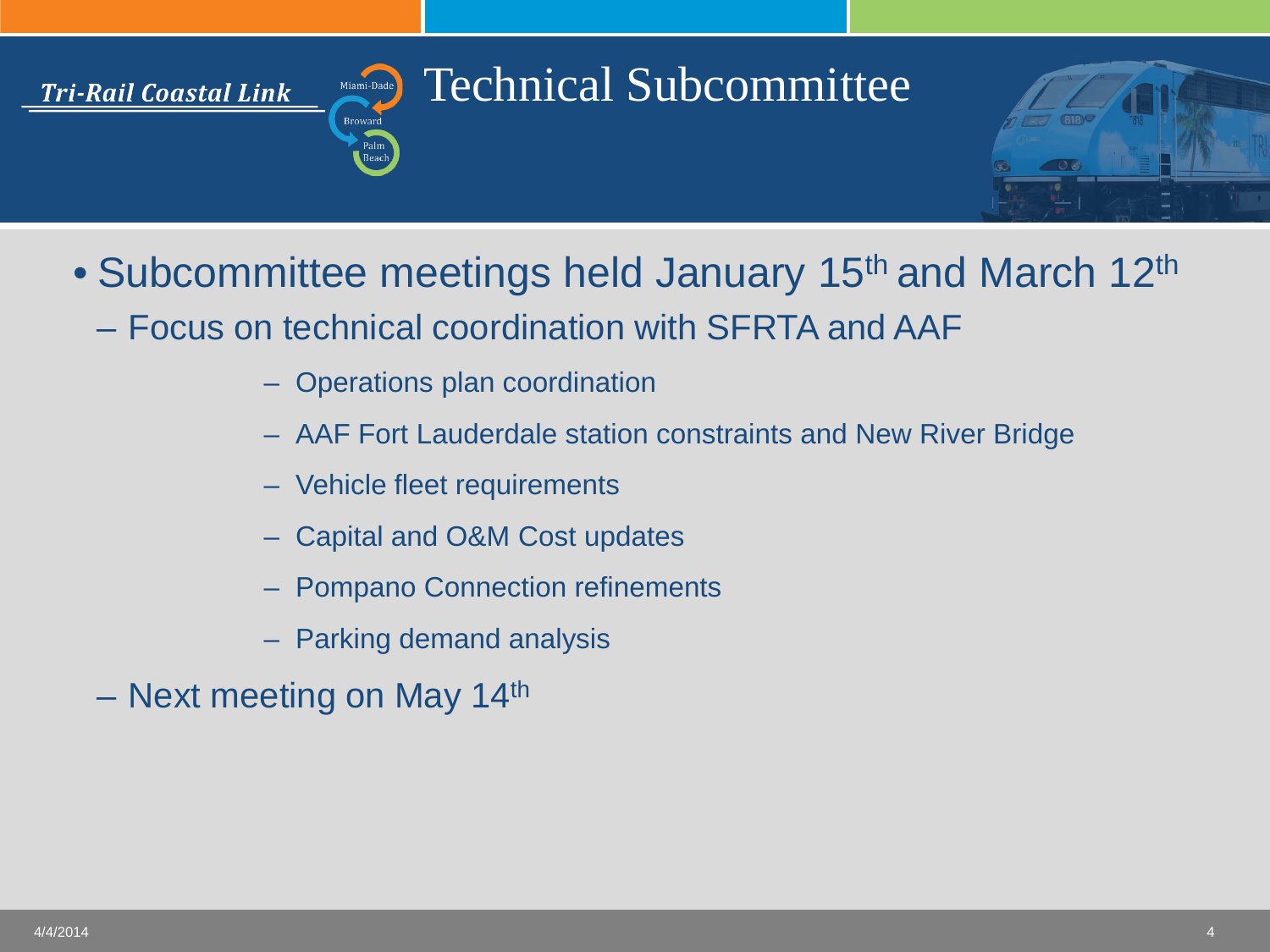#### AAF Coordination Miami-Dade Broward



- TRCL Access to FEC Corridor
	- Working on access agreement
- Operations

Tri-Rail Coastal Link

- AAF provided proposed configuration of additional track; service plan
- TRCL sent AAF full build RTC model; coordination continues
- Infrastructure, Facilities and Stations
	- Technical coordination at three co-located stations
	- Working on Fort Lauderdale station configuration and alignments
	- Provided proposed TRCL track alignment to AAF
- Vehicle Maintenance Facility
	- Developed concepts for AAF layover facility at Hialeah Yard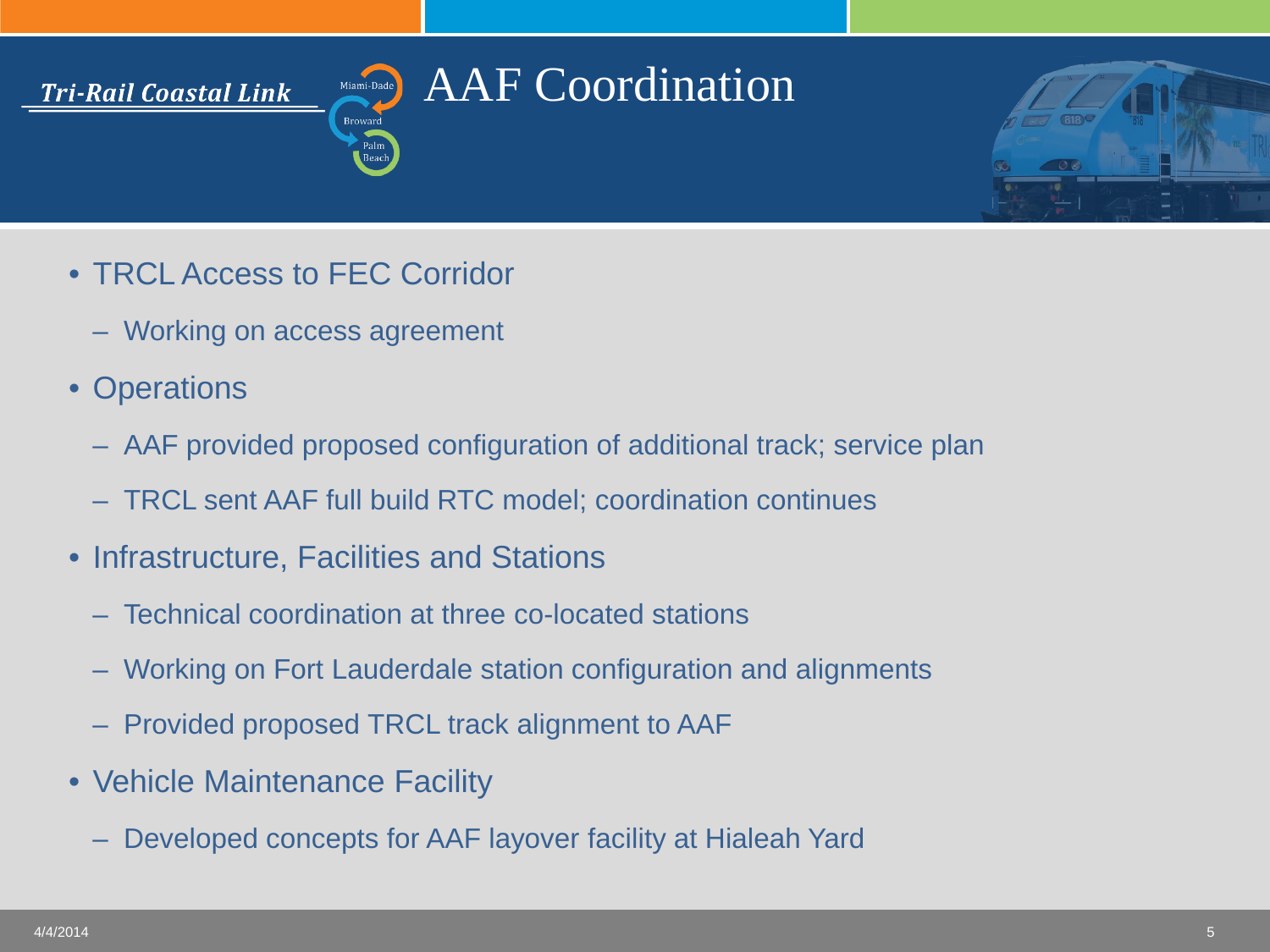

**Beach** 

- 25 TRCL Stations recommended for evaluation during PD phase on basis of:
	- FTA New Starts guidance and federal NEPA requirements
	- Mobility, economic development, environmental, cost effectiveness, and land use criteria
- Recent coordination
	- Municipal comments on Station Refinement Report were minimal
	- Broward MPO Workshop held March 13th
	- Ongoing coordination with cities and developers



# PALM BEACH COUN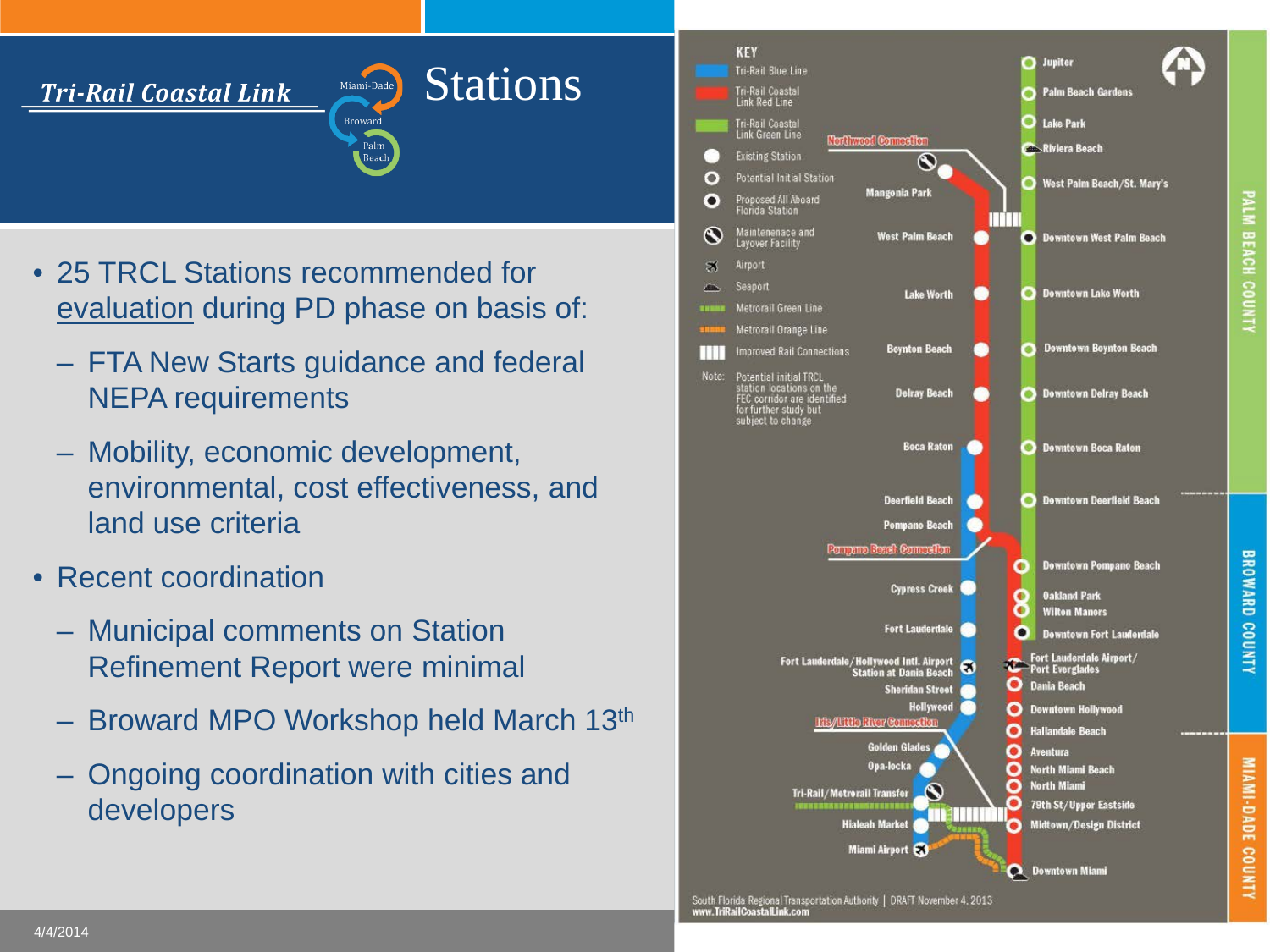### Project Development – Entry into PD Tri-Rail Coastal Link Miami-Dad

- Environmental Assessment
	- FTA concurred with EA Class of Action
- Status of Request to Enter into Project Development
	- Joint FDOT-SFRTA letter to FTA with milestone schedule
	- Comprehensive Pre-PD Report updated to include AAF
	- Anticipated PD start date of June 2014
		- Receipt of AAF draft EIS pending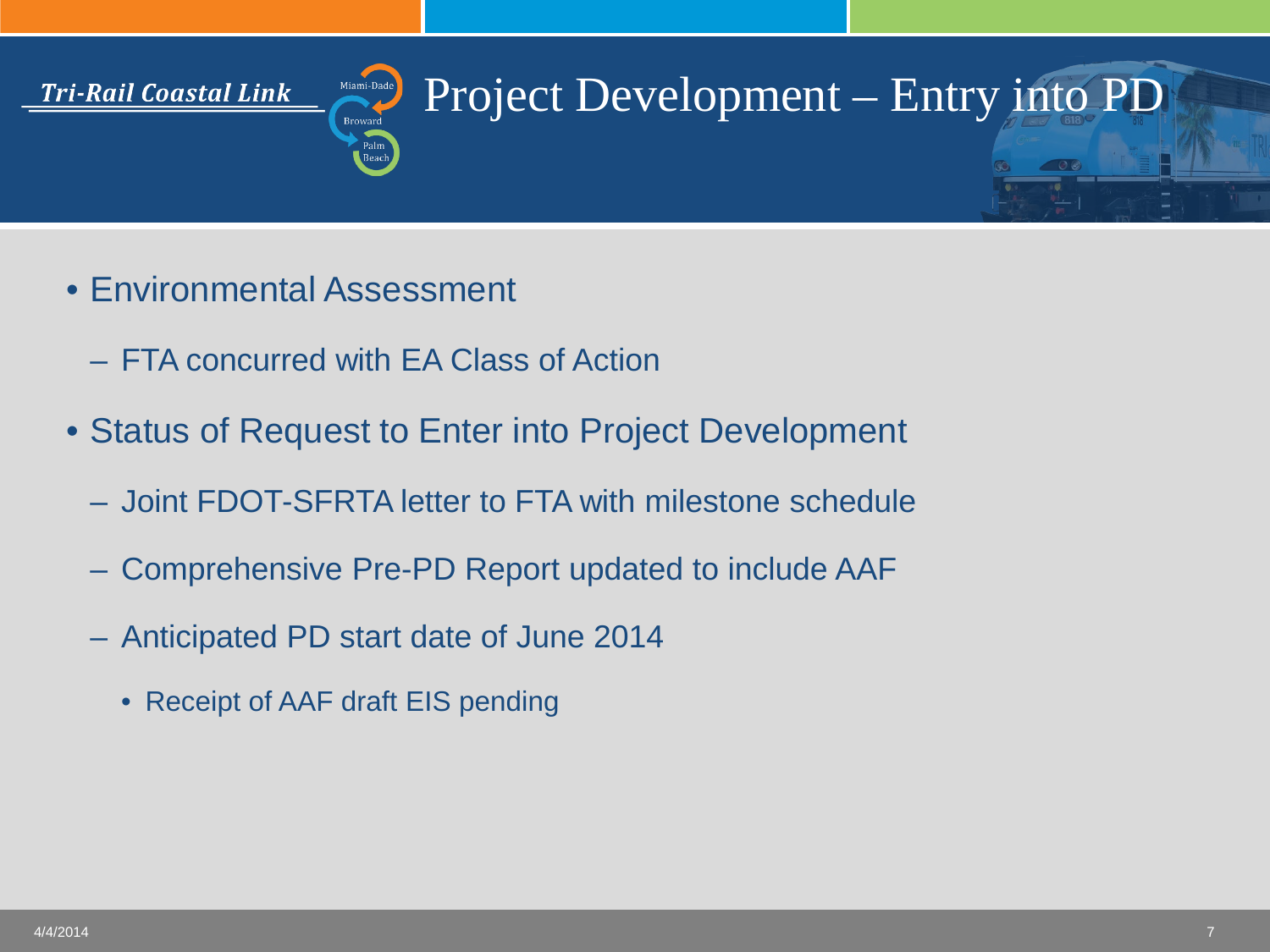#### Project Development – Pre-NEPA Tri-Rail Coastal Link **Broward** Activities

- Meet NEPA requirements
	- Focus on station site and corridor environmental impacts
		- 25 TRCL station sites recommended for further evaluation
		- Additional R/W within corridor at third track and pinch point locations
		- Third track locations based on two operating scenarios
	- Pre-NEPA activities underway
		- Data transfer, work plan, scheduling, PIP and QC plans
		- Data collection: aerial photogrammetry, survey, geotechnical investigation
		- Methodology development: cultural resources, traffic analysis, drainage, RR Xings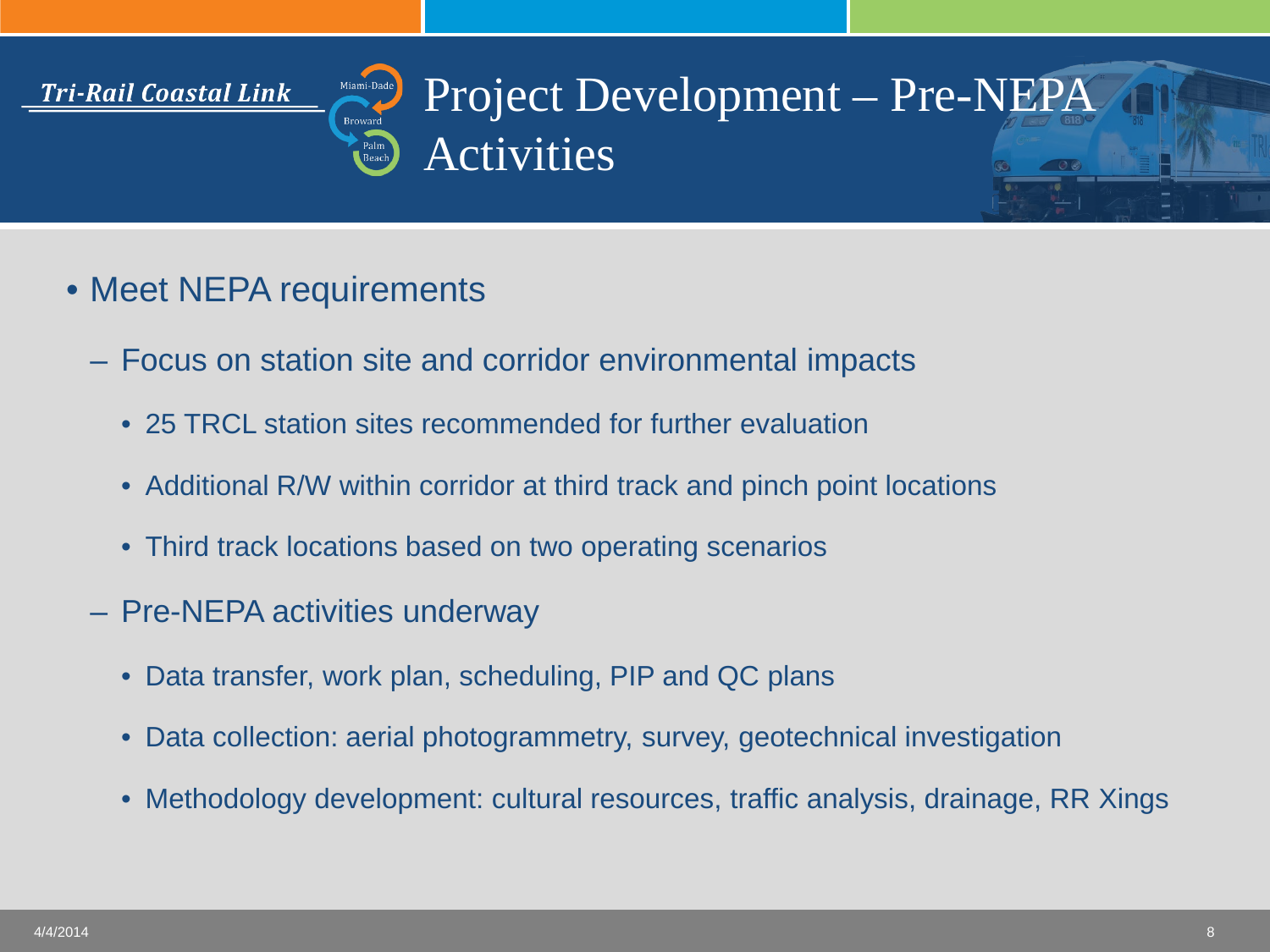#### Miami-Dade NEPA Public Involvement

- Public Involvement Program (PIP) in April 2014
	- Website and use of electronic outreach

**Broward** 

• Public Kickoff Workshops

Tri-Rail Coastal Link

- Two per County in August 2014 (after AAF Public Hearings in summer)
- Open House Format
	- Recorded presentation on loop
	- Online meeting interface
	- Topics: Project History, Overview, Schedule, Station Locations, Typical Station Layout
- Public kickoff meeting materials to be presented at July 2014 PSC meeting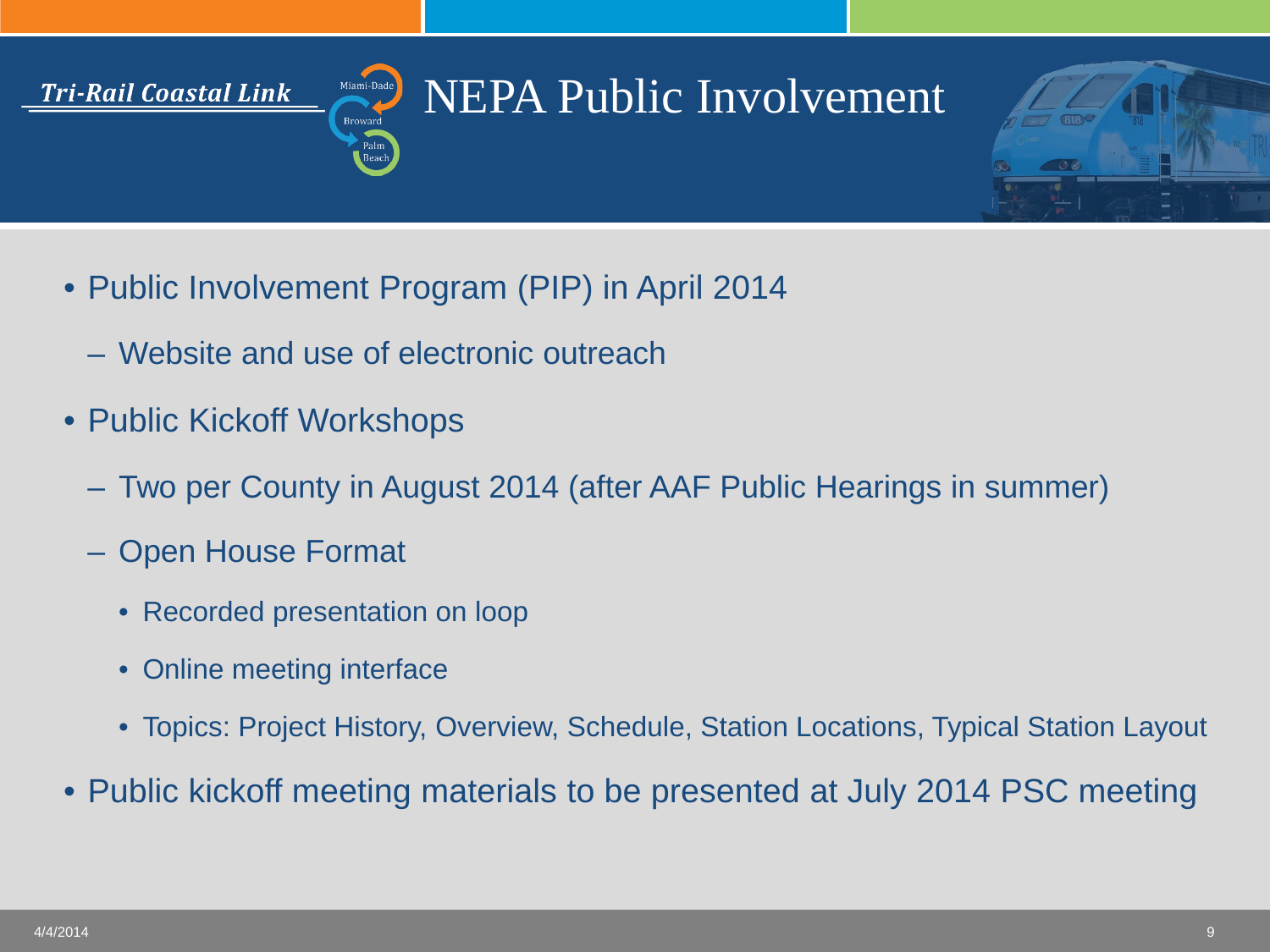Miami-Dade

Beach

# PD Milestone Schedule (2 years)

|                                                                             |       |  |       |                | 2015 |  |  |  |  |  |  |  |  |  |                    |  |  |     |  |
|-----------------------------------------------------------------------------|-------|--|-------|----------------|------|--|--|--|--|--|--|--|--|--|--------------------|--|--|-----|--|
| <b>Project Task:</b>                                                        | A M J |  | J A S | $\overline{O}$ |      |  |  |  |  |  |  |  |  |  | NDJFMAMJJJASONDJFM |  |  | A M |  |
| PSC Recommendation on Operating Plan for PD                                 |       |  |       |                |      |  |  |  |  |  |  |  |  |  |                    |  |  |     |  |
| <b>Initial Screening of Alternatives</b>                                    |       |  |       |                |      |  |  |  |  |  |  |  |  |  |                    |  |  |     |  |
| FTA Approves Entry into PD / PD Initiated                                   |       |  |       |                |      |  |  |  |  |  |  |  |  |  |                    |  |  |     |  |
| <b>Public Kick-off Meetings</b>                                             |       |  |       |                |      |  |  |  |  |  |  |  |  |  |                    |  |  |     |  |
| Comparative Analysis of Alternatives                                        |       |  |       |                |      |  |  |  |  |  |  |  |  |  |                    |  |  |     |  |
| Prepare Draft Environmental Assessment (EA)                                 |       |  |       |                |      |  |  |  |  |  |  |  |  |  |                    |  |  |     |  |
| Identify Recommended Alternative for PSC Review                             |       |  |       |                |      |  |  |  |  |  |  |  |  |  |                    |  |  |     |  |
| <b>Alternatives Public Workshops</b>                                        |       |  |       |                |      |  |  |  |  |  |  |  |  |  |                    |  |  |     |  |
| Approval of Draft Financial Plan by Funding Partners & PSC                  |       |  |       |                |      |  |  |  |  |  |  |  |  |  |                    |  |  |     |  |
| Finalize EA and Preliminary Engineering Report for<br><b>Public Hearing</b> |       |  |       |                |      |  |  |  |  |  |  |  |  |  |                    |  |  |     |  |
| Locally Preferred Alternative (LPA) Endorsed by MPOs                        |       |  |       |                |      |  |  |  |  |  |  |  |  |  |                    |  |  |     |  |
| Update LRTP Cost Feasible Plans / TIP / STIP                                |       |  |       |                |      |  |  |  |  |  |  |  |  |  |                    |  |  |     |  |
| Submit New Starts and Final EA / Draft FONSI to FTA                         |       |  |       |                |      |  |  |  |  |  |  |  |  |  |                    |  |  |     |  |
| FTA Review / Obtain Project Rating and FONSI Approval                       |       |  |       |                |      |  |  |  |  |  |  |  |  |  |                    |  |  |     |  |
| Entry into Engineering Phase: Application and Approval                      |       |  |       |                |      |  |  |  |  |  |  |  |  |  |                    |  |  |     |  |

*\* Note: This project schedule is intended to provide key milestones. The dates are subject to change.*

 $\circ$   $\circ$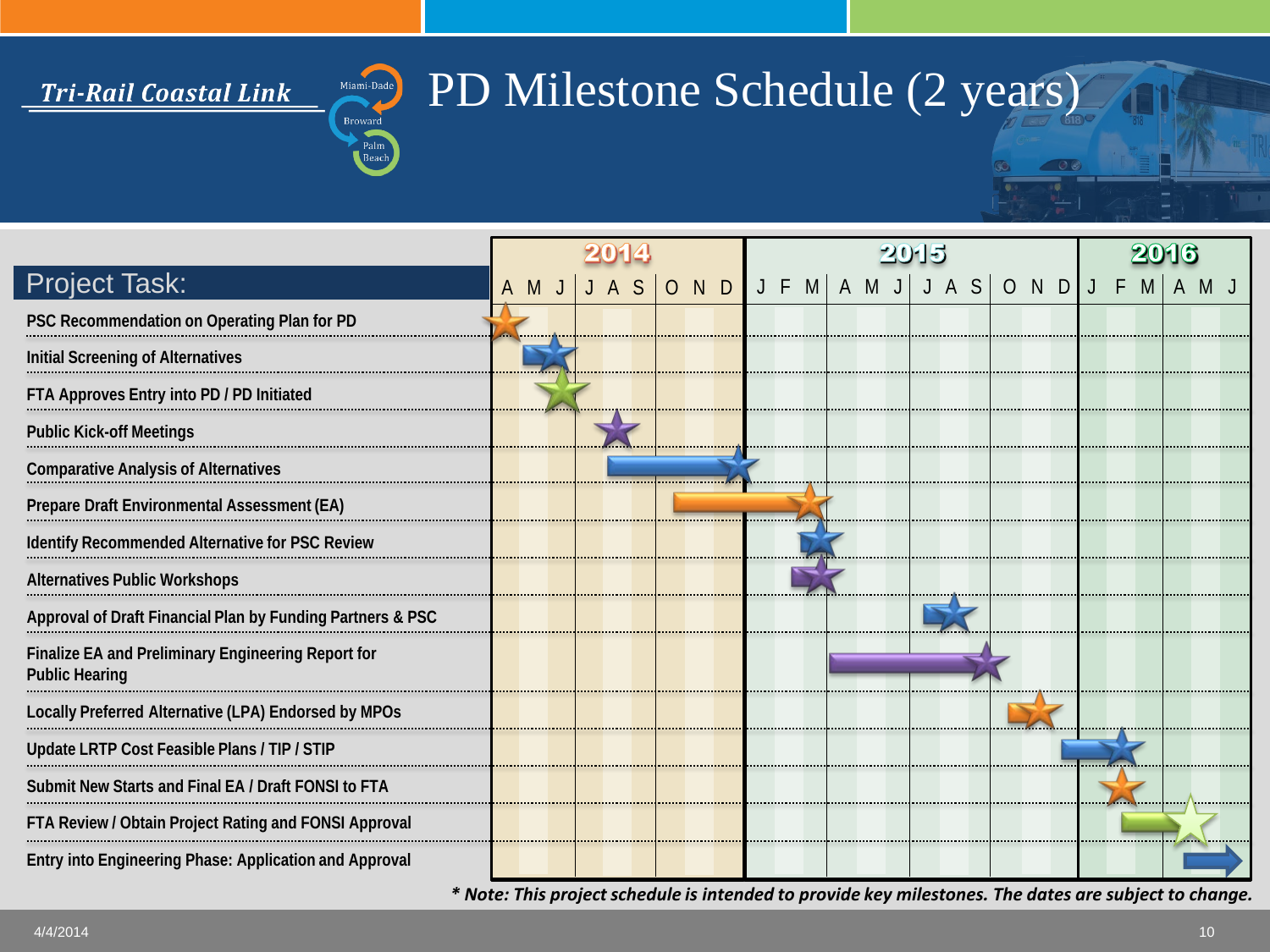# Service Design / Operating Plan

**Service design objectives** 

Tri-Rail Coastal Link

- $\checkmark$  Develop system of fully integrated and complementary services
	- FEC and SFRC (CSX) corridors
- $\checkmark$  Attract riders and serve new markets
- $\checkmark$  Serve existing Tri-Rail riders and markets
	- Incorporating new trends and data
- $\checkmark$  Economic efficiency
- Process
	- Many years of designing, evaluating, and refining dozens of service configurations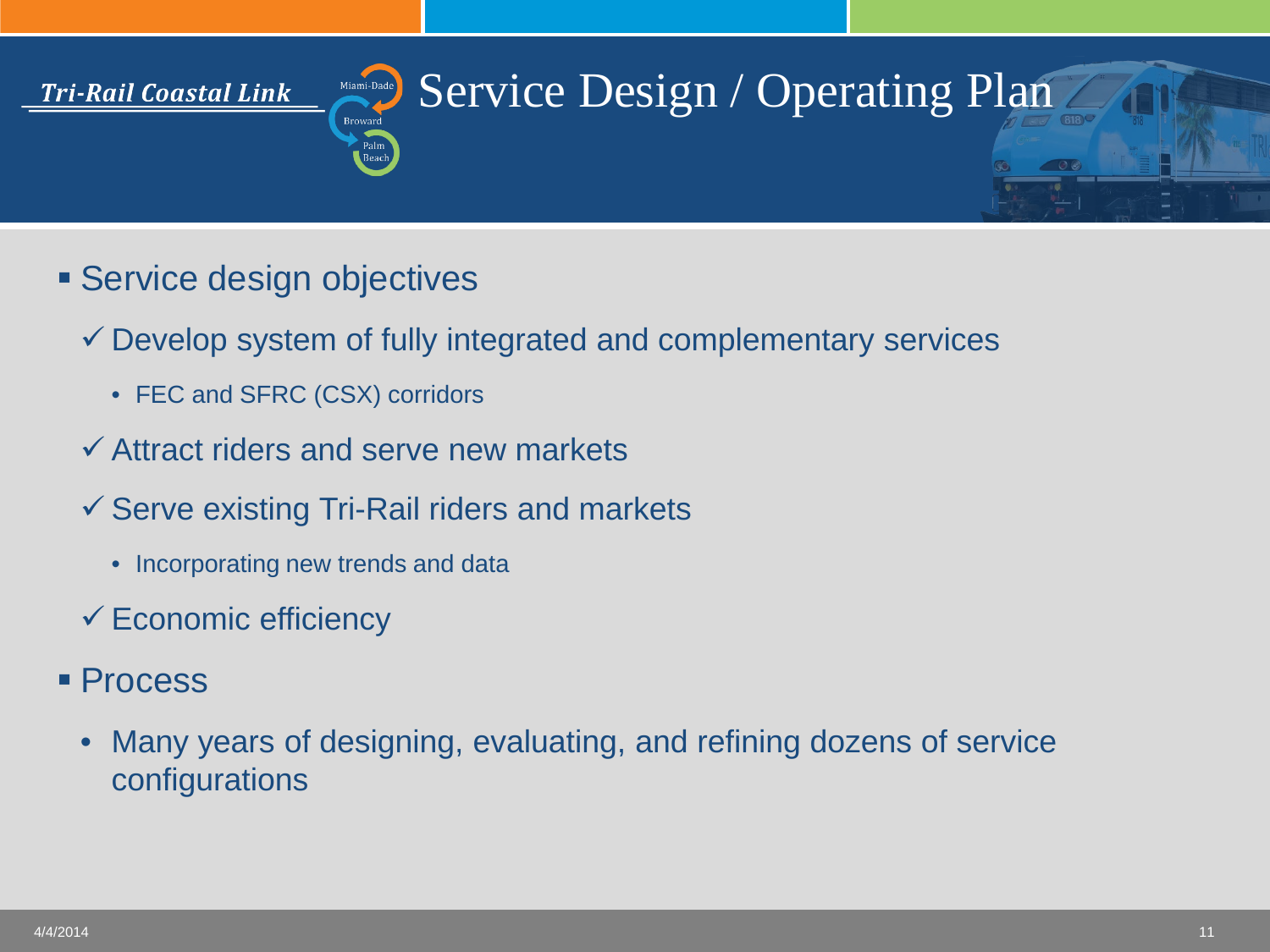

#### Red Line (30/60 Headways) Mangonia Park to Downtown Miami

- 71 miles
- 19+ stations

#### Blue Line (30/60 Headways) Boca Raton to Miami Int'l Airport

- 45 miles
- 13+ stations

### Green Line (60/120 Headways)

- Jupiter to Downtown Fort Lauderdale
- 57 miles
- 12+ stations

**Timed rail transfers at Boca Raton and Downtown Fort Lauderdale**

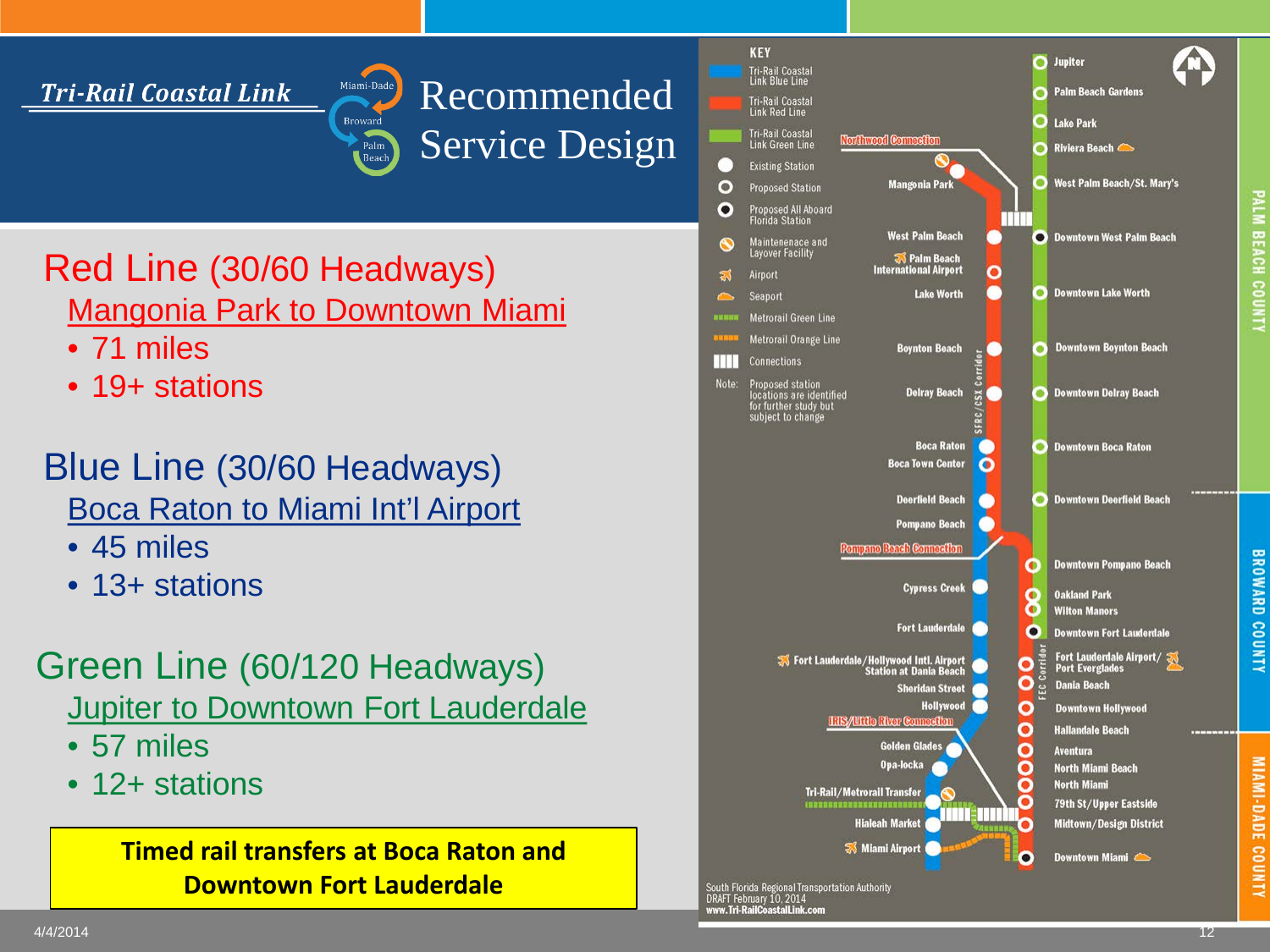

### Red Line

• Links dense southern travel markets and attractions with key northern employment centers and park & rides

### Blue Line

• Continues direct Tri-Rail service between airports, growing suburban employment centers, and park & rides

### Green Line

• Connects emerging downtowns and growth areas

**Offers one-seat rides between key markets, but also allows for timed rail transfers at attractive locations**

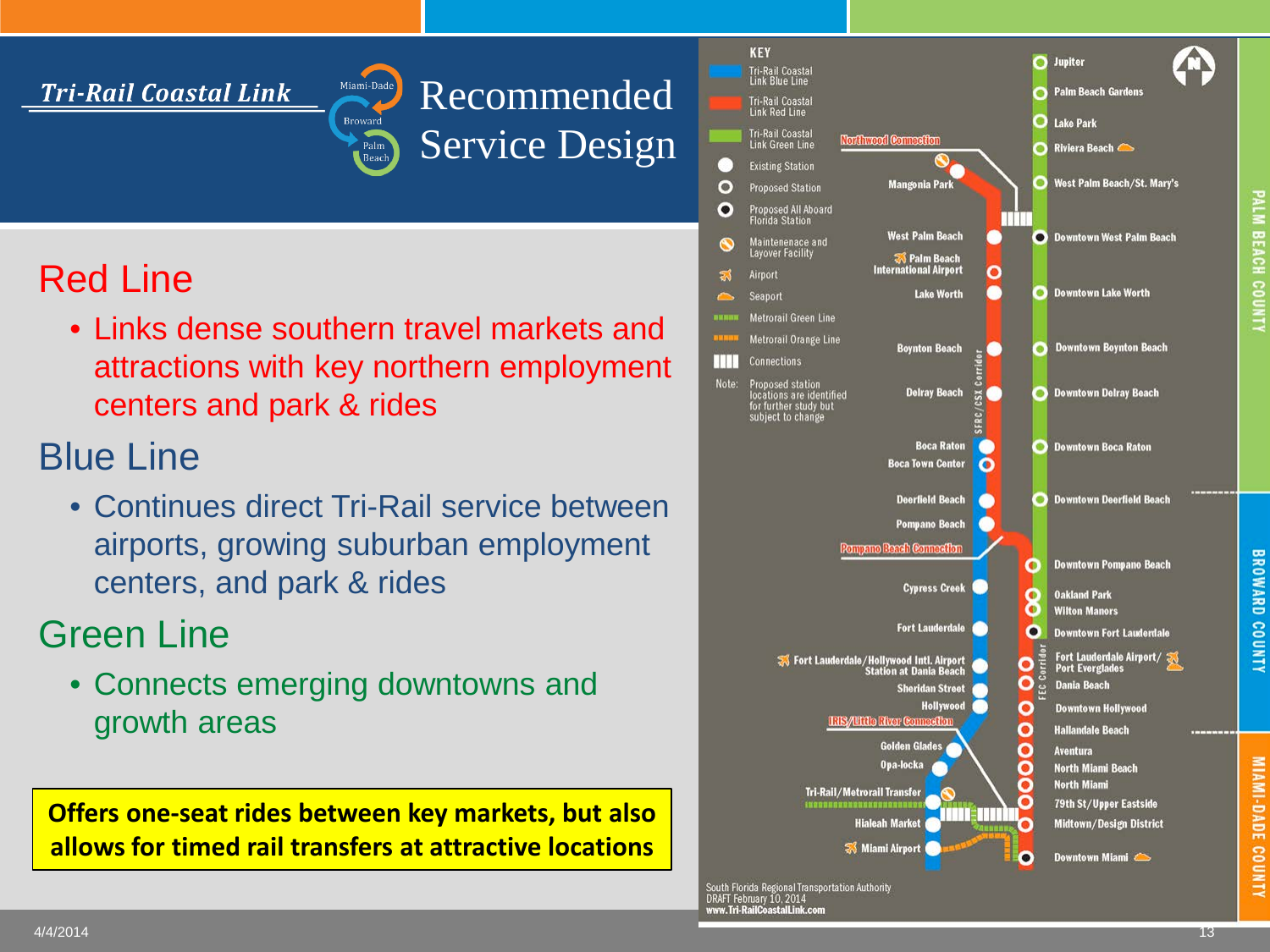

### *The vast majority of current Tri-Rail passengers will find their trip unchanged or improved*

- 73% of existing passengers will have no change to their current trip
- 14% of existing passengers will have a more direct and convenient trip due to new TRCL service
- 13% of existing passengers will need to use new timed rail transfer at Boca Raton to complete their current trip

**Source: SFRTA analysis of 2013 Tri-Rail Onboard Survey**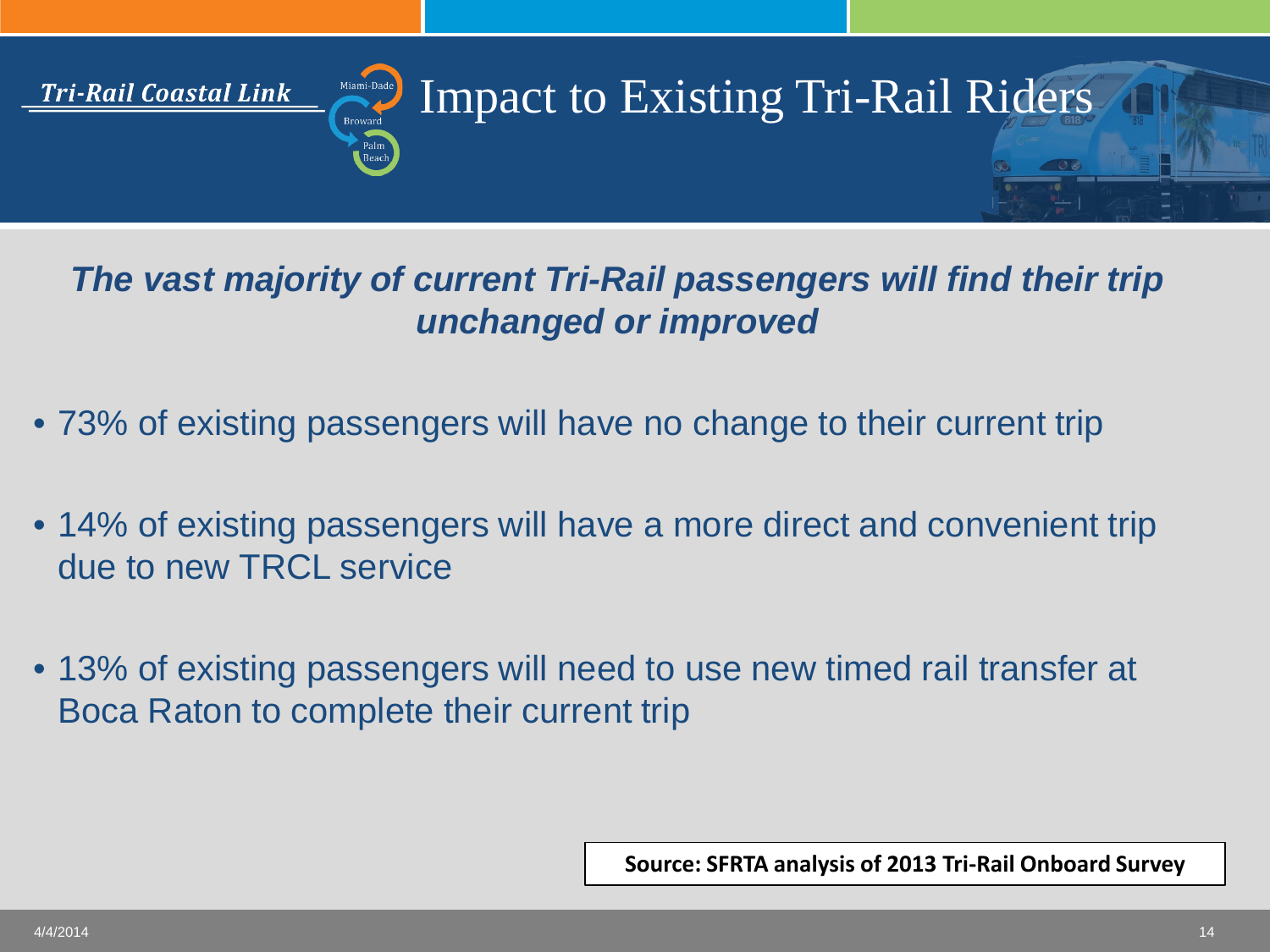

# Expansion Statistics



|                                                      | <b>Tri-Rail Baseline</b> | <b>TRCL Service Design</b> |
|------------------------------------------------------|--------------------------|----------------------------|
| <b>Stations</b>                                      | 18                       | 38                         |
| <b>Route Miles</b>                                   | 71                       | 164                        |
| <b>Weekday Trains</b>                                | 50                       | 122                        |
| <b>Train Consists Required</b>                       | 10                       | 23                         |
| <b>Weekday Train Miles</b>                           | 3,550                    | 7,100                      |
| <b>Weekday Passengers (SERPM)</b>                    | 12,978                   | 21,097                     |
| <b>Transfers between Tri-Rail</b><br><b>Services</b> | $\Omega$                 | 907                        |
| <b>Weekday Passenger Miles</b>                       | 305,266                  | 472,835                    |

#### **63% increase in passengers**

**55% increase in passenger miles**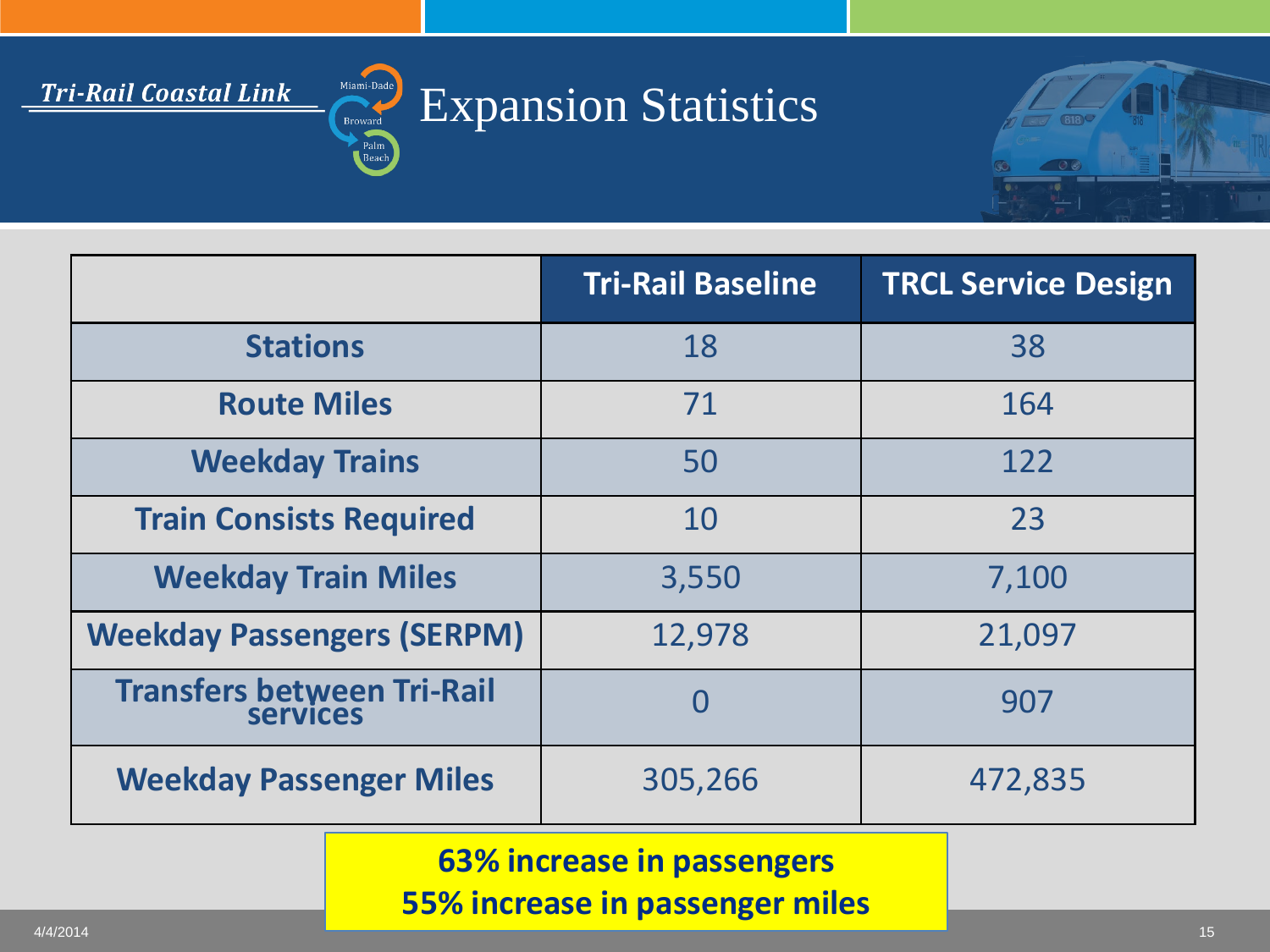#### Miami-Dade Economic Efficiency **Broward**



- TRCL expansion spreads the fixed cost of managing the system over more trips, stations and passengers
- Projected results (compared to existing system):
	- 63% more passengers

Tri-Rail Coastal Link

- 55% more passenger miles
- 40% more operating expense (not including FEC access fees/MOW)
- Lower costs per passenger and passenger mile are anticipated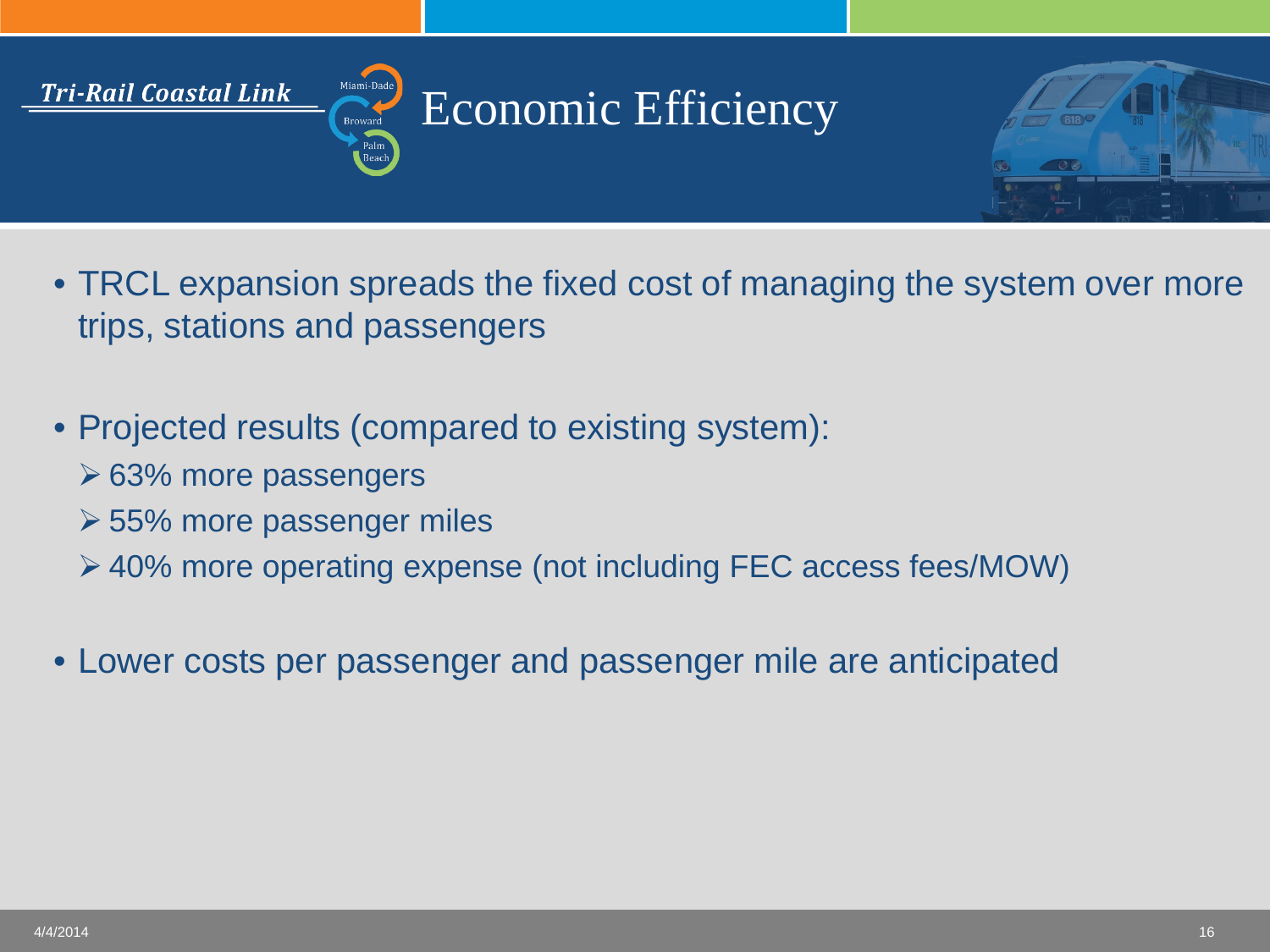# Capital Cost Update



• Capital cost of \$720-\$800 million for Build Alternative

**Broward** 

- In 2013 dollars; year-of-expenditure (YOE) cost will be higher
- Assumes that AAF is implemented prior to TRCL
- Included in cost estimate:
	- Use of current SFRTA fleet; allowance for new vehicles
	- Basic station infrastructure where new TRCL track is proposed
	- Parking provided outside CBDs (Miami, Fort Lauderdale, West Palm Beach)
- Excludes station buildings, pedestrian bridges and new maintenance facilities
- Issues likely to impact costs as project develops:
	- AAF

Tri-Rail Coastal Link

- TRCL operating plan changes
- Additional stations (beyond 20)
- Access fees & maintenance-of-way costs
- Right-of-Way needs
- Environmental mitigation
- Time to implementation (\$YOE)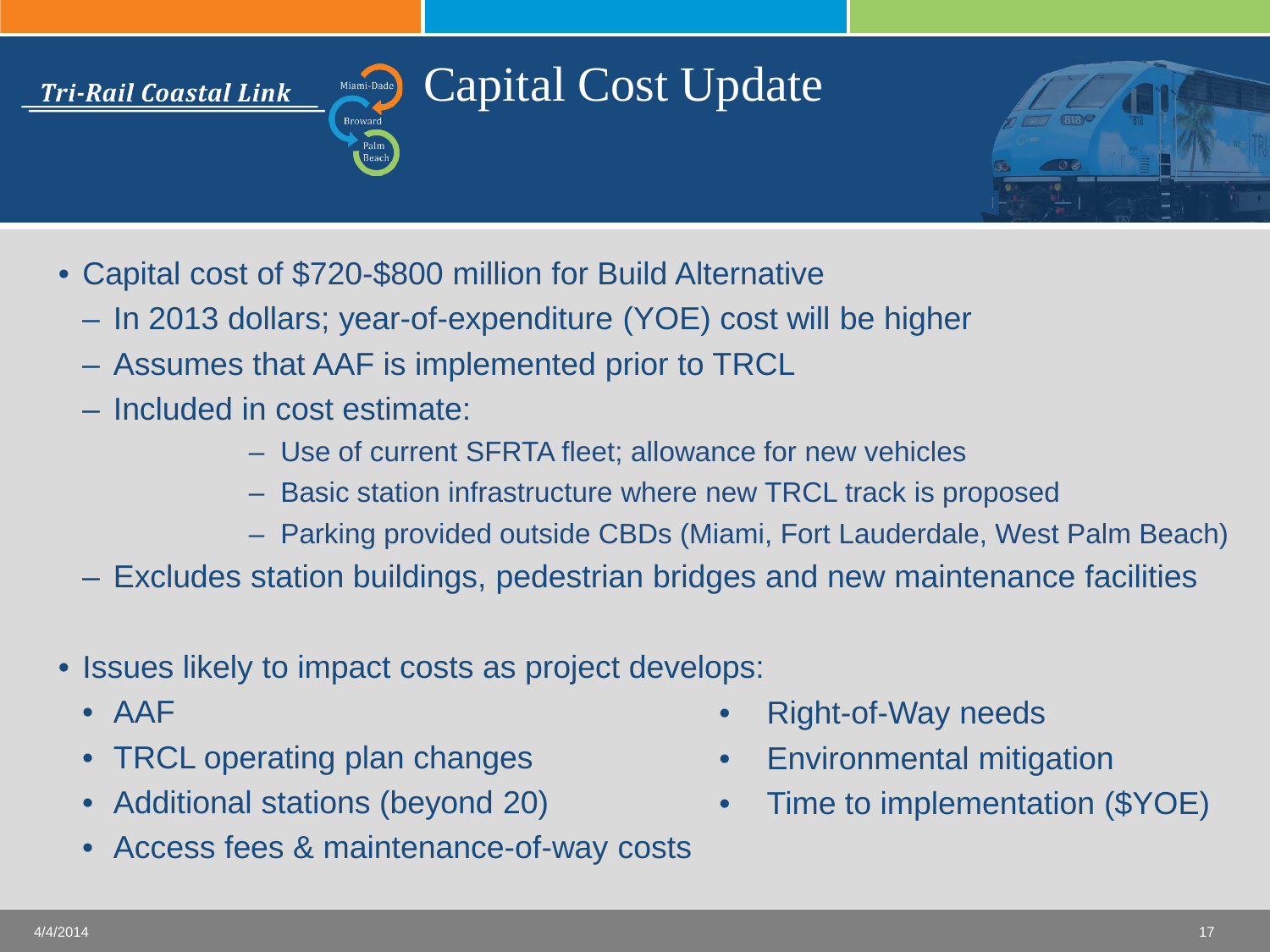# TIGER Connectors - Northwood and IRIS

- 3 Independent Projects
	- Rehab Existing Northwood Connection (Phase 1A)
	- IRIS Northeast Connection (Phase 1B)

**Broward** 

- New Northwood Alignment (Phase 2)
- FRA Coordination
	- Categorical Exclusions (CE) pending final FRA approval
	- FRA TIGER obligation expected June 2014
	- Preliminary design activities underway
	- Northwood Public Workshop (design phase) anticipated in summer 2014



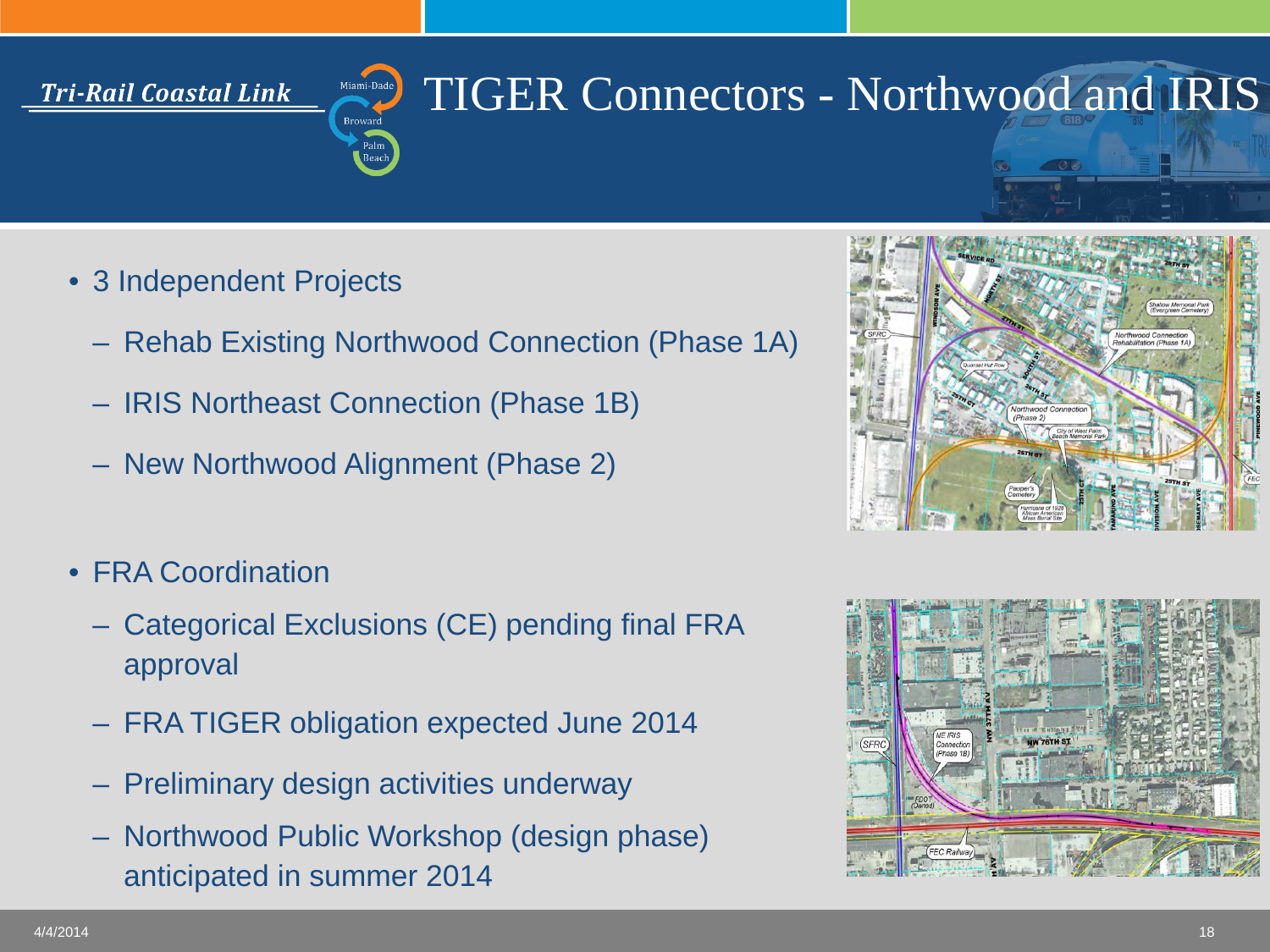# Quiet Zones - Status Update

• Broward County

Tri-Rail Coastal Link

– Diagnostic field reviews held with AAF and Jurisdictions

Miami-Dade

**Broward** 

- Jurisdictional Summary Sheets updated with preliminary diagnostic comments
- Quiet Zone Risk Index (QZRI) computed for Existing and Proposed AAF conditions
- Awaiting final diagnostic information to finalize QZ Report
- Palm Beach County
	- Diagnostic field reviews held with AAF and Jurisdictions
	- Updated Jurisdictional Summary Sheets with ADT numbers from County
	- Awaiting preliminary diagnostic review comments to update Jurisdictional Summary Sheets
- Miami-Dade County
	- Diagnostic field reviews were conducted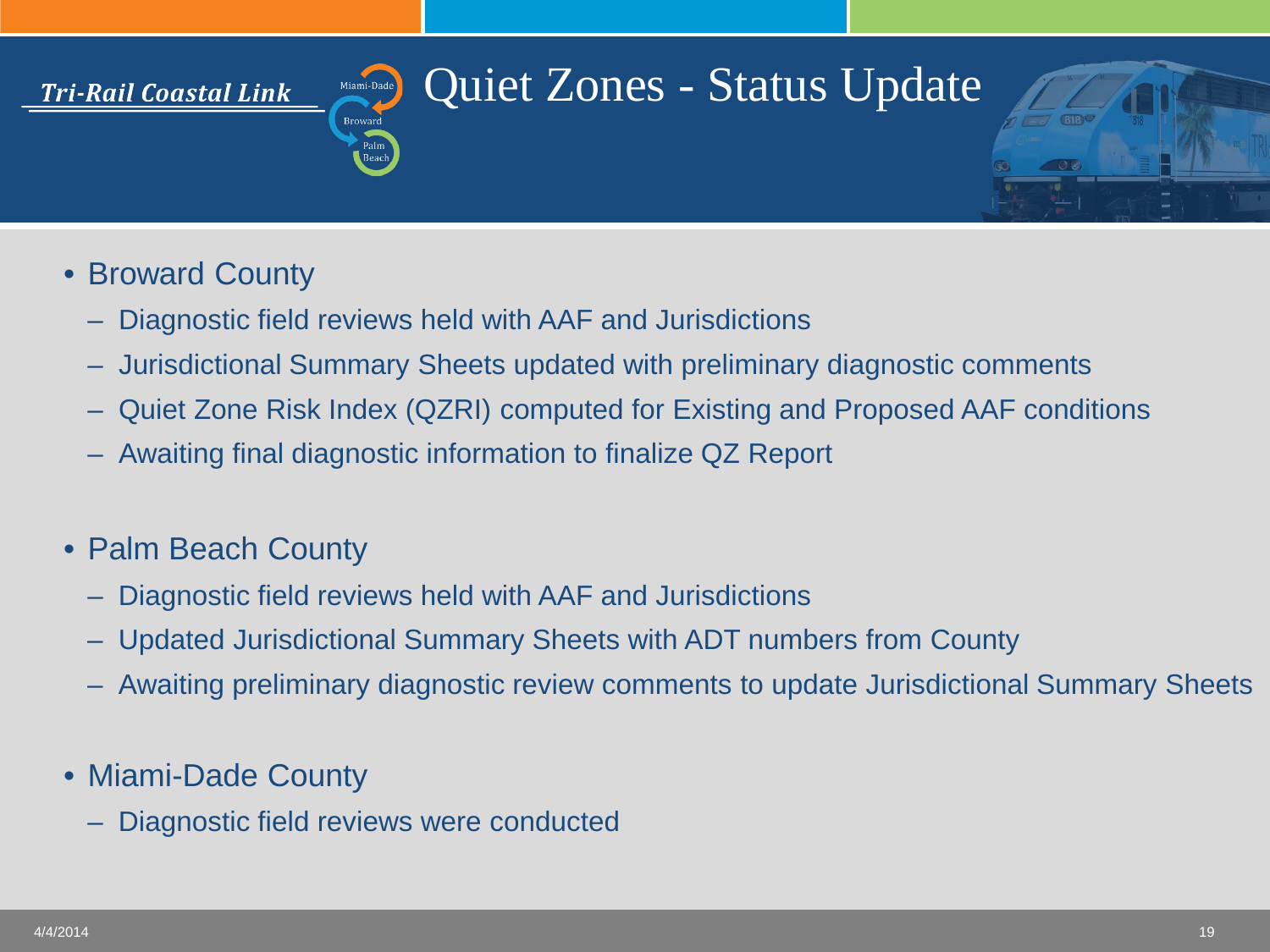



# PI / Outreach Subcommittee Report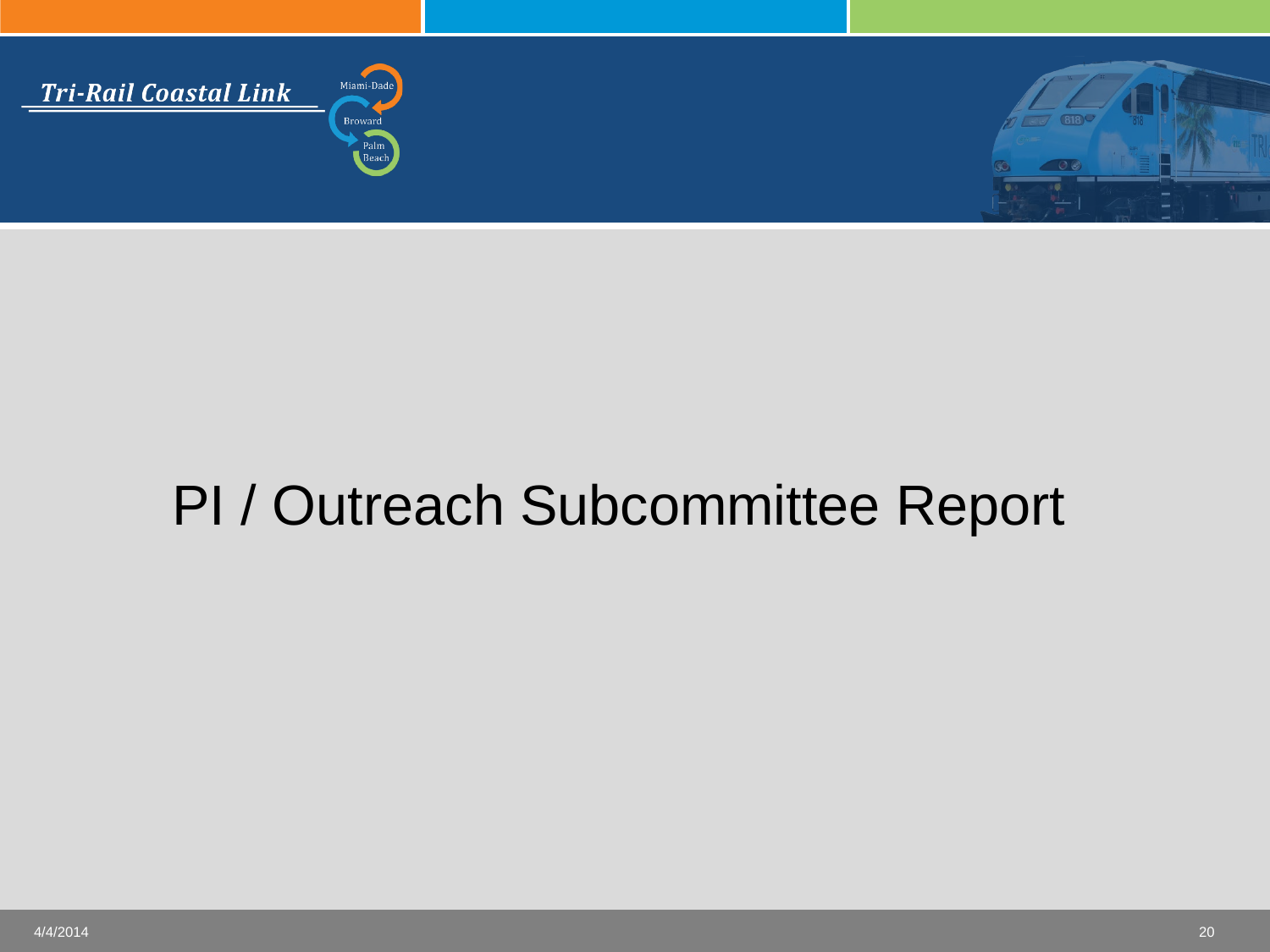Miami-Dade Public Involvement / Outreach Subcommittee

- MPOs approved submittal of Request to Enter PD to FTA [Dec 2013]
	- RPCs & SFRTA adopted Resolutions of Support in December
- Broward MPO Workshop update on March 13<sup>th</sup>

**Broward** 

- Financial Planning, Quiet Zones, Station Locations
- 1<sup>st</sup> Quarter 2014 updates to partners provided by agency staff
	- Informal updates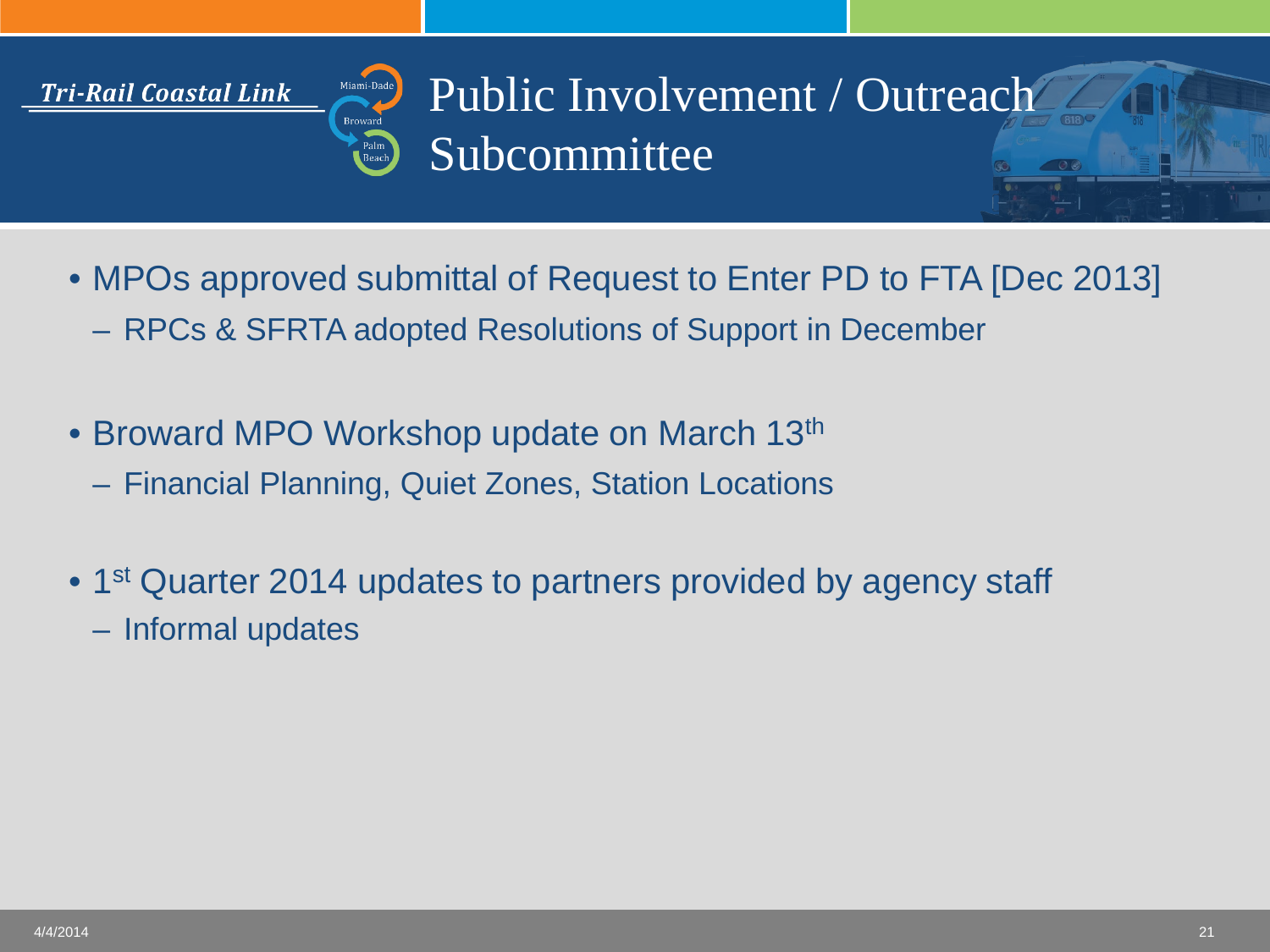Miami-Dade Public Involvement / Outreach Subcommittee

- Outreach Plan
	- Initial focus on Miami-Dade; expansion to Broward & Palm Beach will follow
		- Ongoing outreach to elected officials to secure Resolutions/Letters of Support from station cities in Miami-Dade
		- Address request by MPO Board Chair

**Broward** 

- Acknowledgement that local financial contribution will be needed
- Initial Stakeholder Identification through PI/O Subcommittee on Feb. 18th
- Expansion to Economic Stakeholders / Business Community as appropriate
- Next meeting on April 29<sup>th</sup>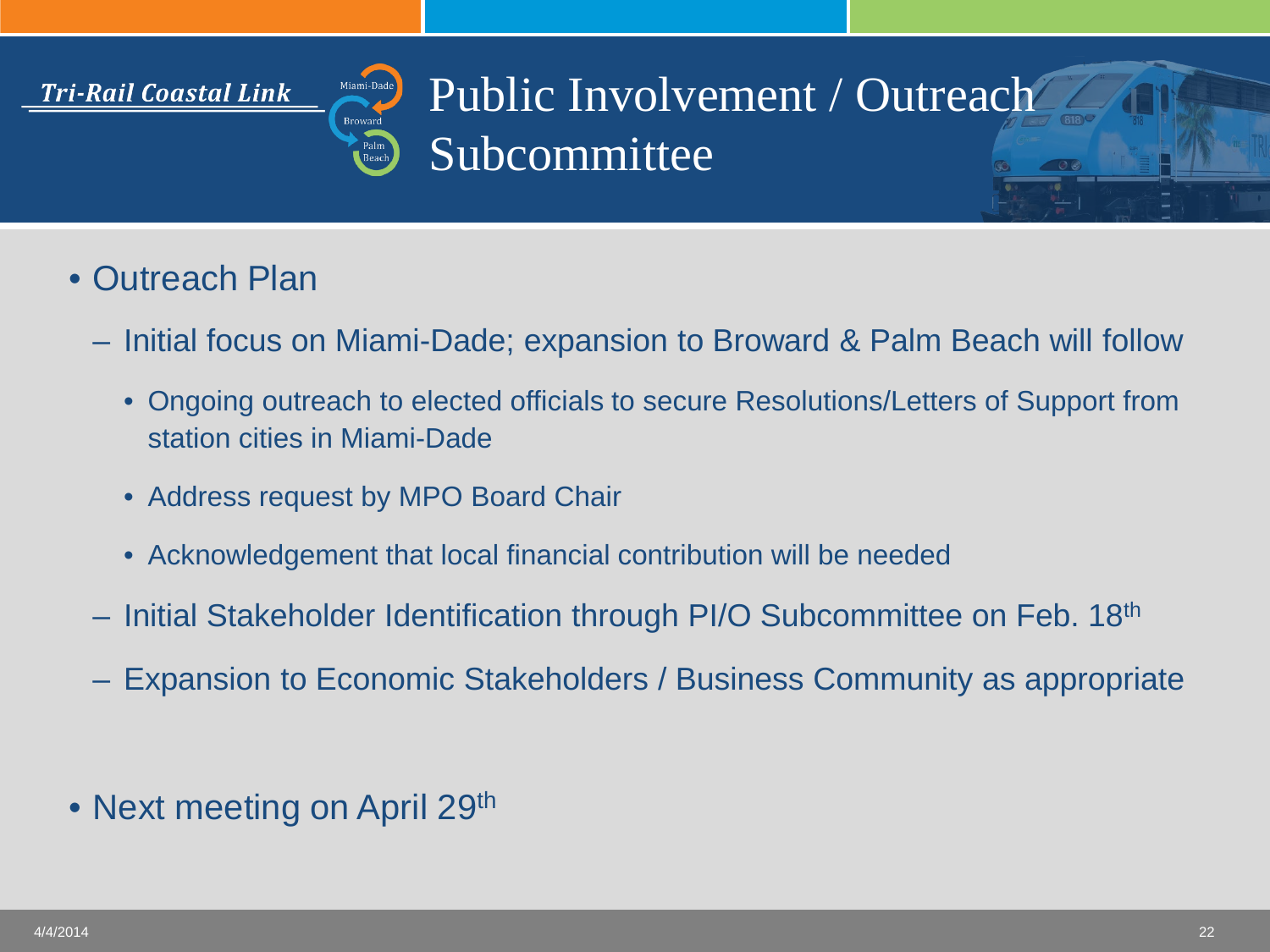





# Financial Subcommittee Report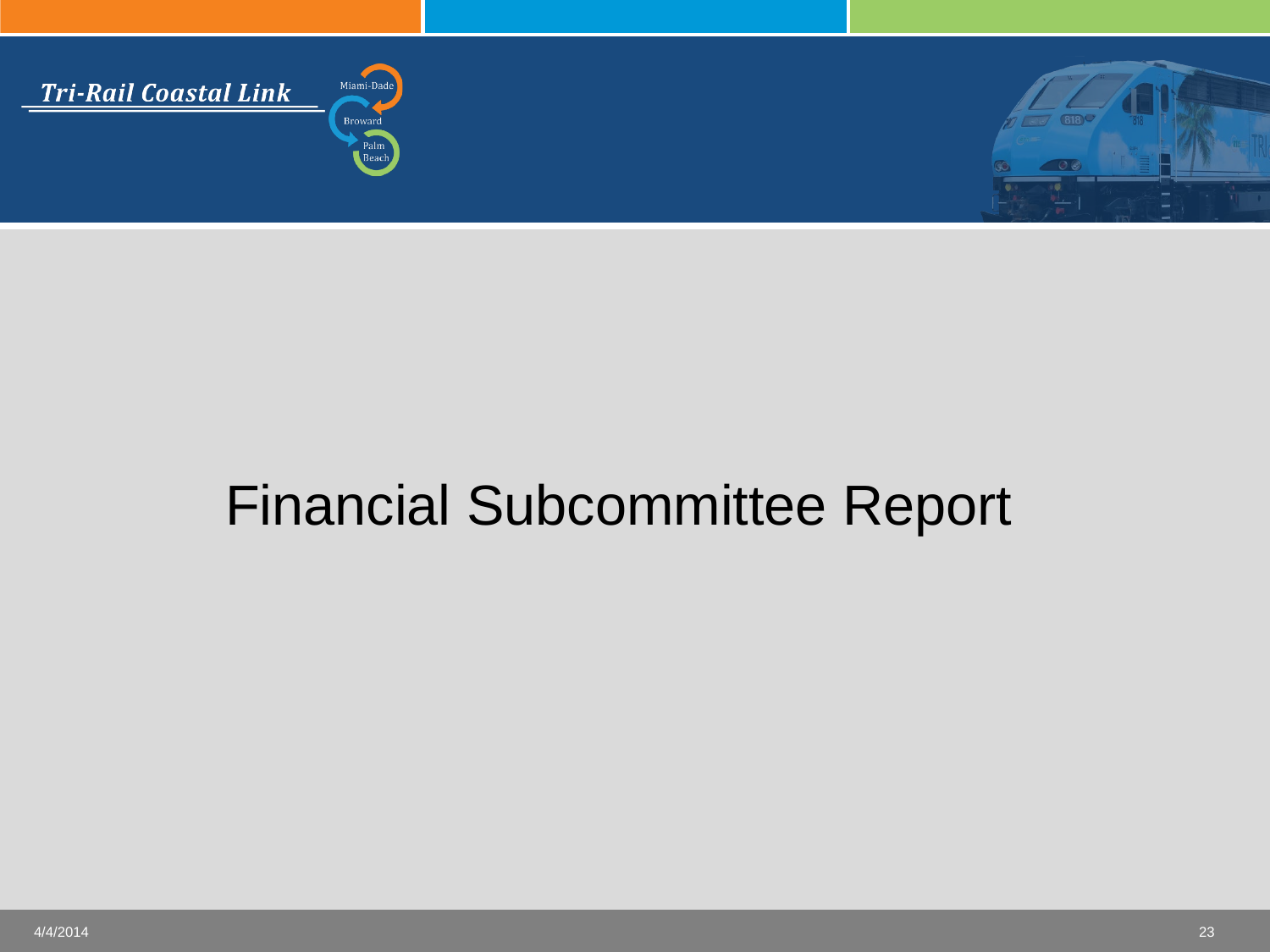

# 1. Access Negotiations with All Aboard Florida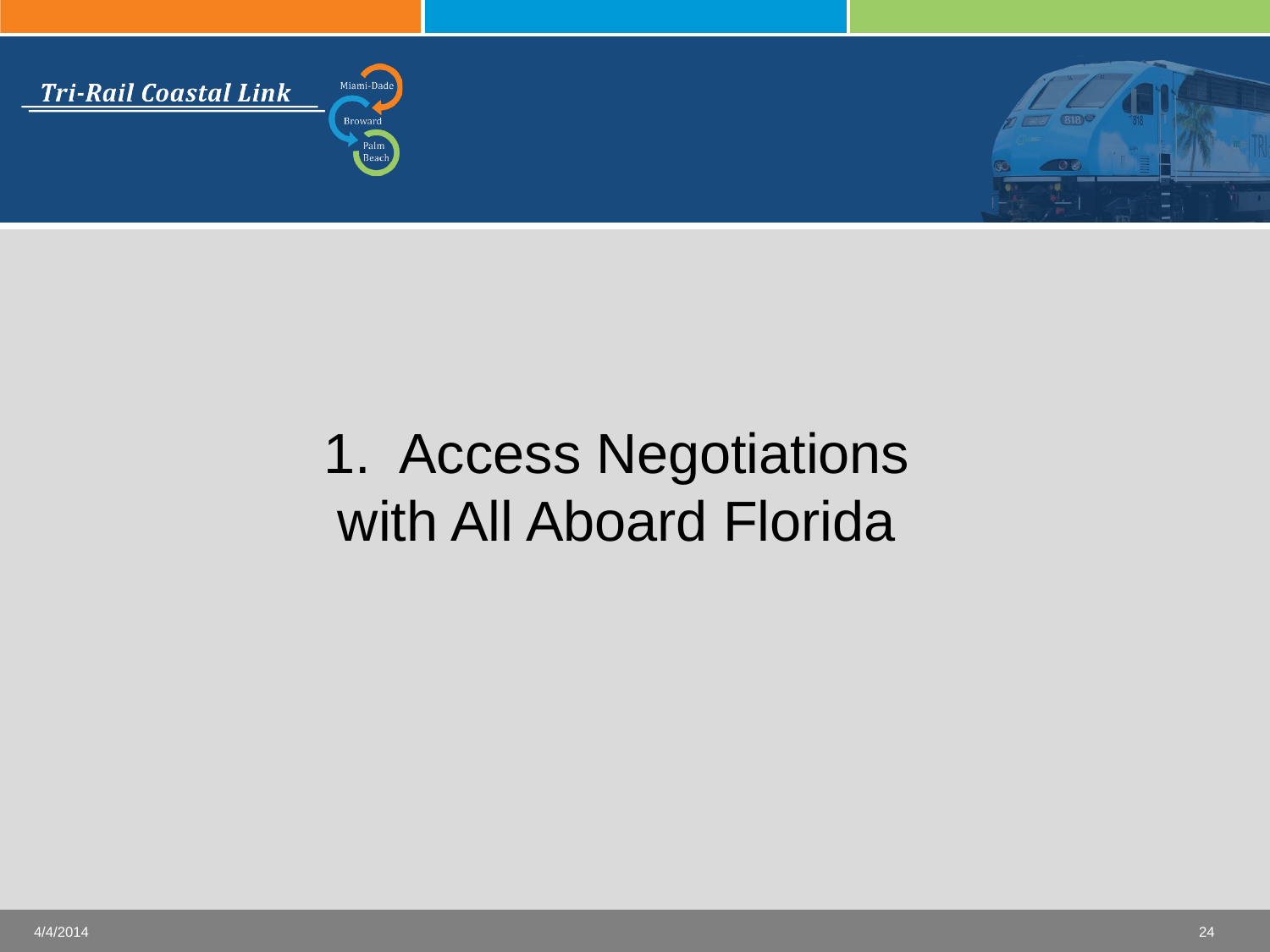Access Negotiations with All Aboard Florida



- Meeting held in Washington, D.C on March 14, 2014
- Agencies Present:
	- Federal Transit Administration

Miami-Dade

**Broward** 

- Federal Rail Administration
- All Aboard Florida (AAF)
- Florida Department of Transportation
- South Florida Regional Transportation Authority
- Topics:
	- AAF \$1.6B Railroad Rehabilitation & Improvement Financing (RRIF)
	- AAF / Tri-Rail Coastal Link "Non-Compete" Agreement
	- Tri-Rail Coastal Link "Access" Agreement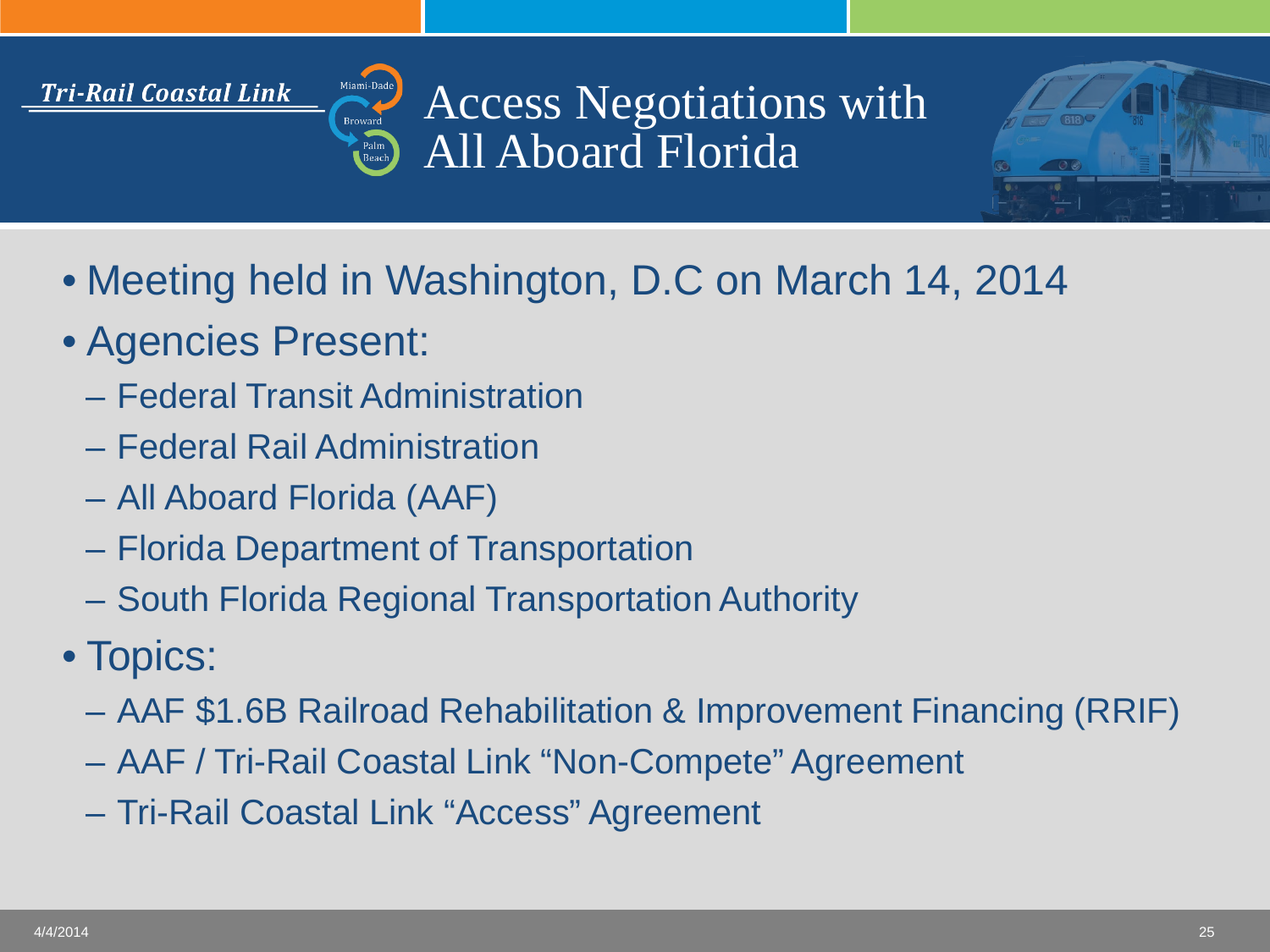

# 2. Draft TRCL Finance Plan Analysis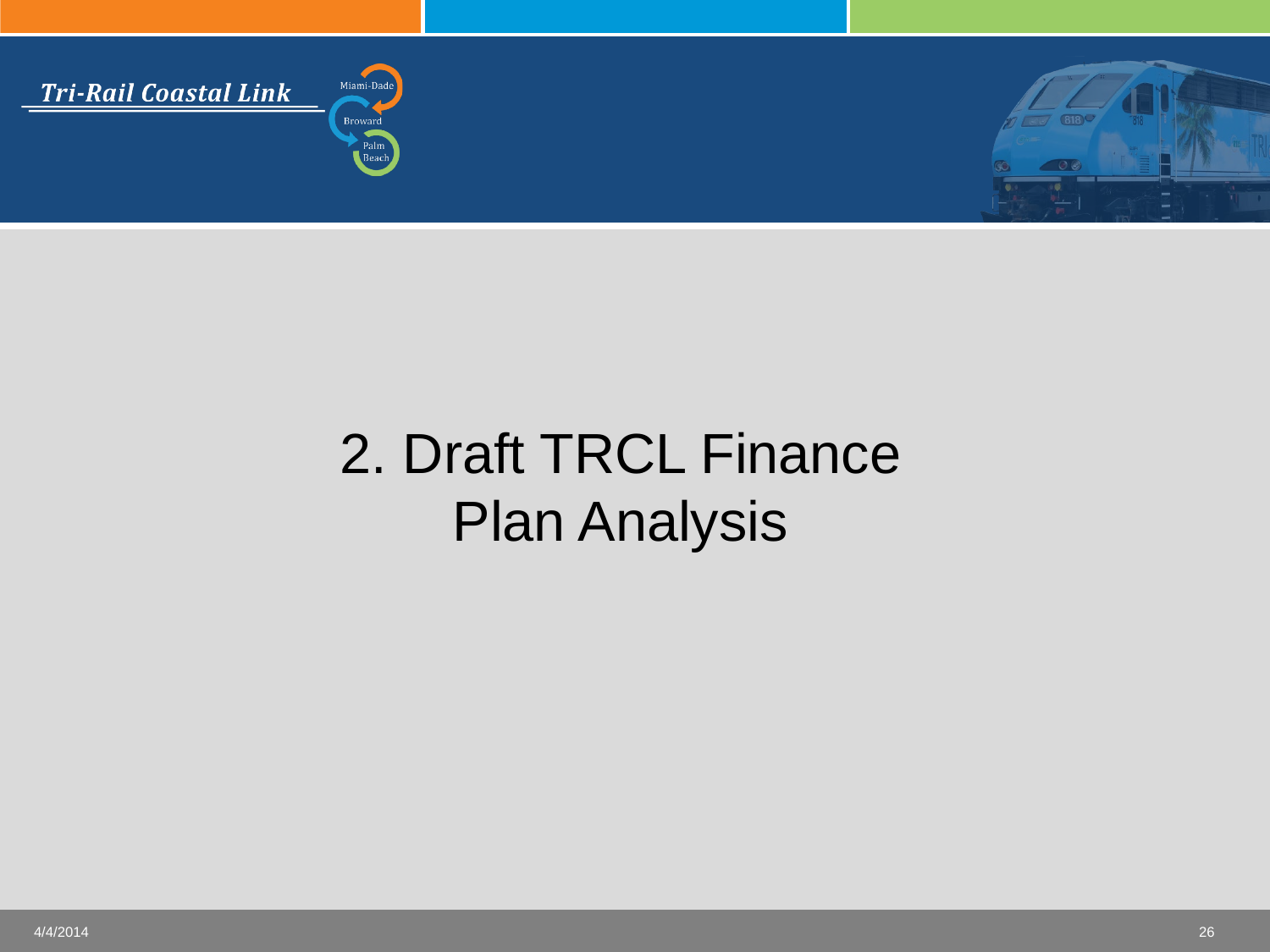# Finance Plan Analysis



- Finance Subcommittee has completed a detailed profile of both Tri-Rail and TRCL
	- All analysis assumes AAF improvements are in place consistent with their environmental documentation and on-going detailed capital and operations modeling coordination with FDOT
- Key information is still needed from AAF

Miami-Dade

Tri-Rail Coastal Link

• Subcommittee has reached the point where policy level decisions are required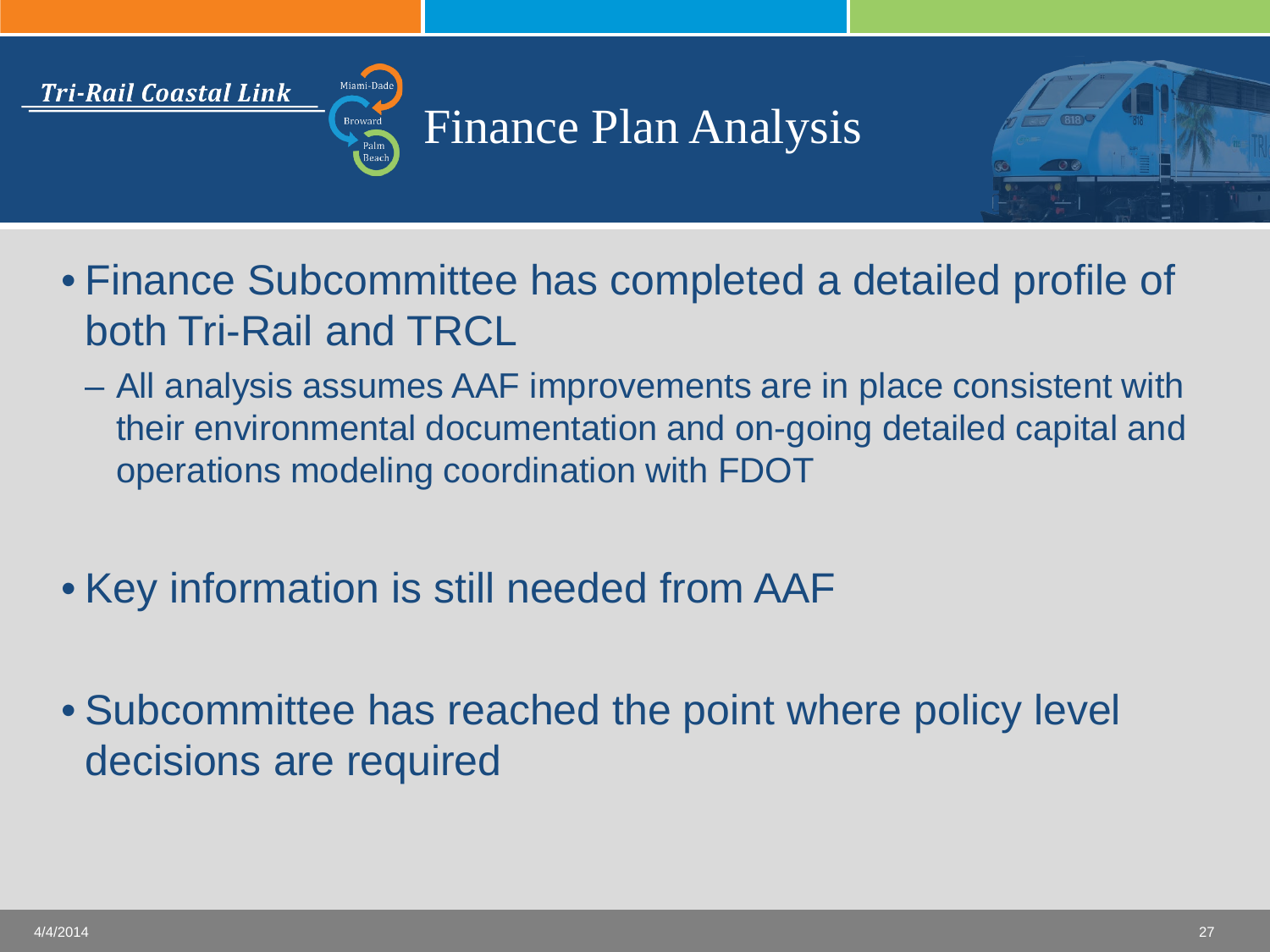Miami-Dade

### Project Process and Roles

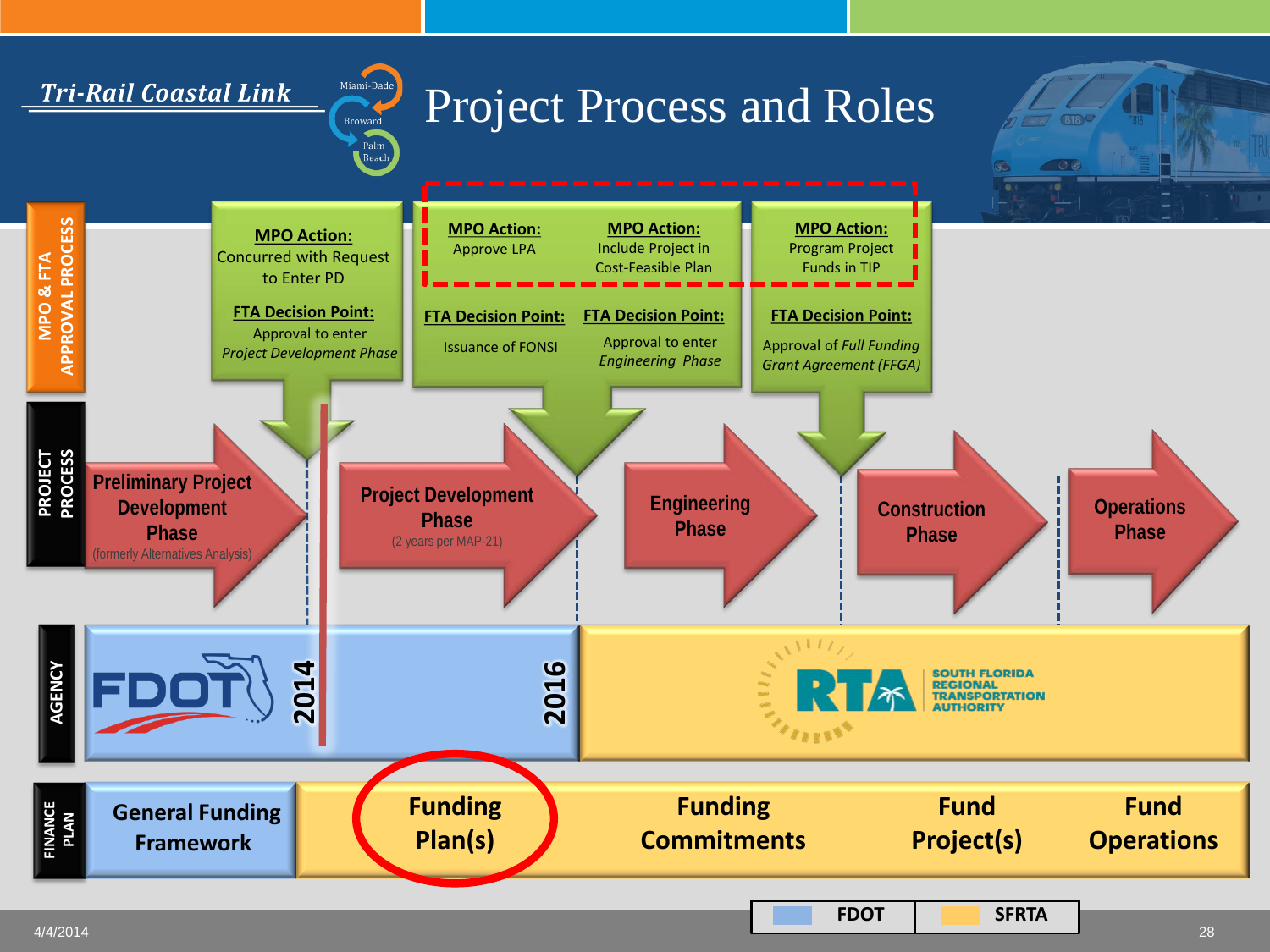

# Financial Subcommittee Membership

- SFRTA (lead agency)
- Broward MPO
- FDOT
- Miami-Dade MPO
- Palm Beach MPO
- South Florida Regional Planning Council
- Treasure Coast Regional Planning Council
- Miami-Dade Transit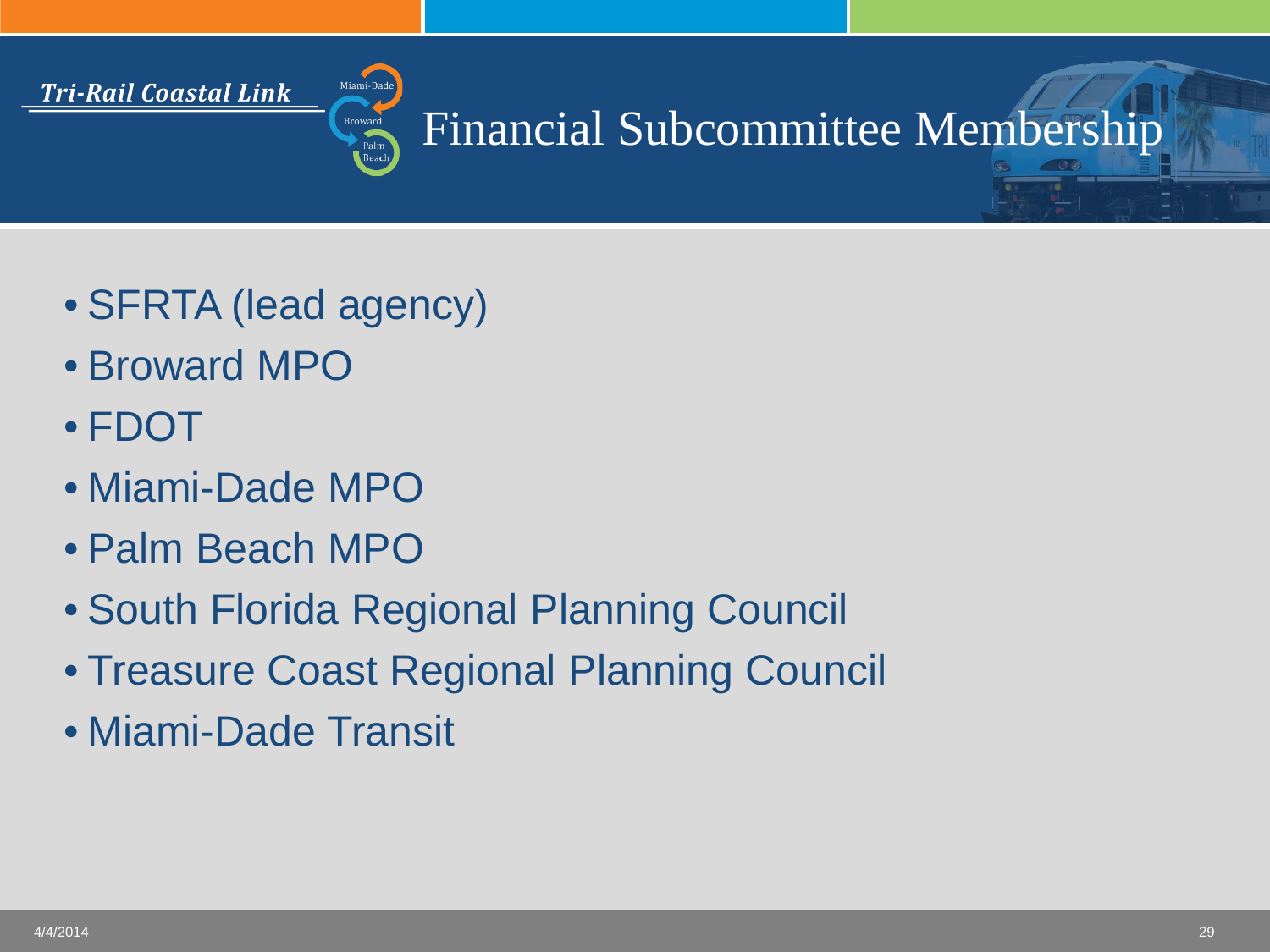# Financial Subcommittee Meetings

- 12 meetings held to date (since March 2013)
- Wide range of issues discussed

Miami-Dade

Tri-Rail Coastal Link

- Tri-Rail Coastal Link details
- National case studies and best practices
- Broader regional context
	- Other initiatives being considered by various jurisdictions
- Materials developed are vetted through the project's Steering Committee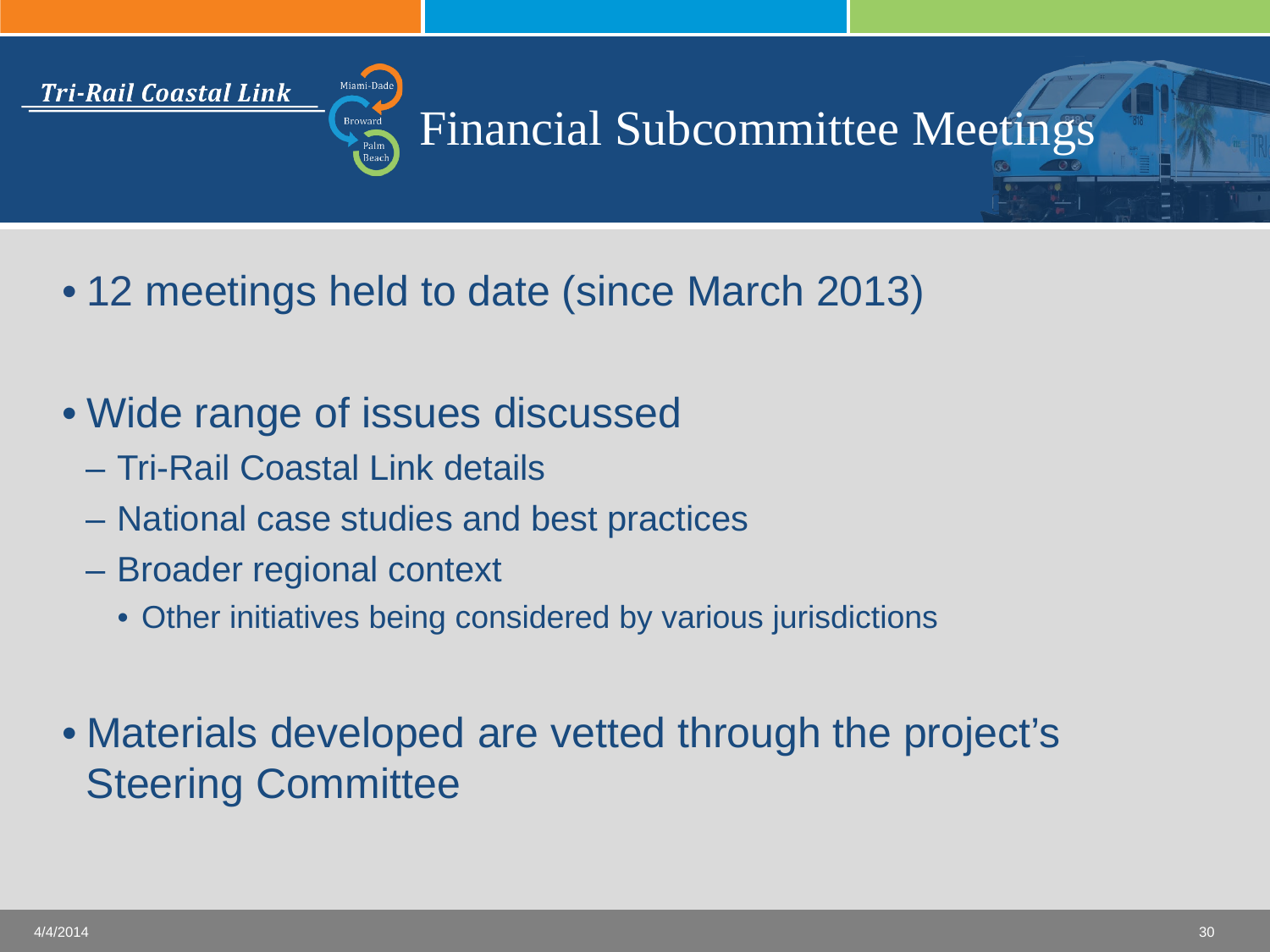

# Project Cost Elements



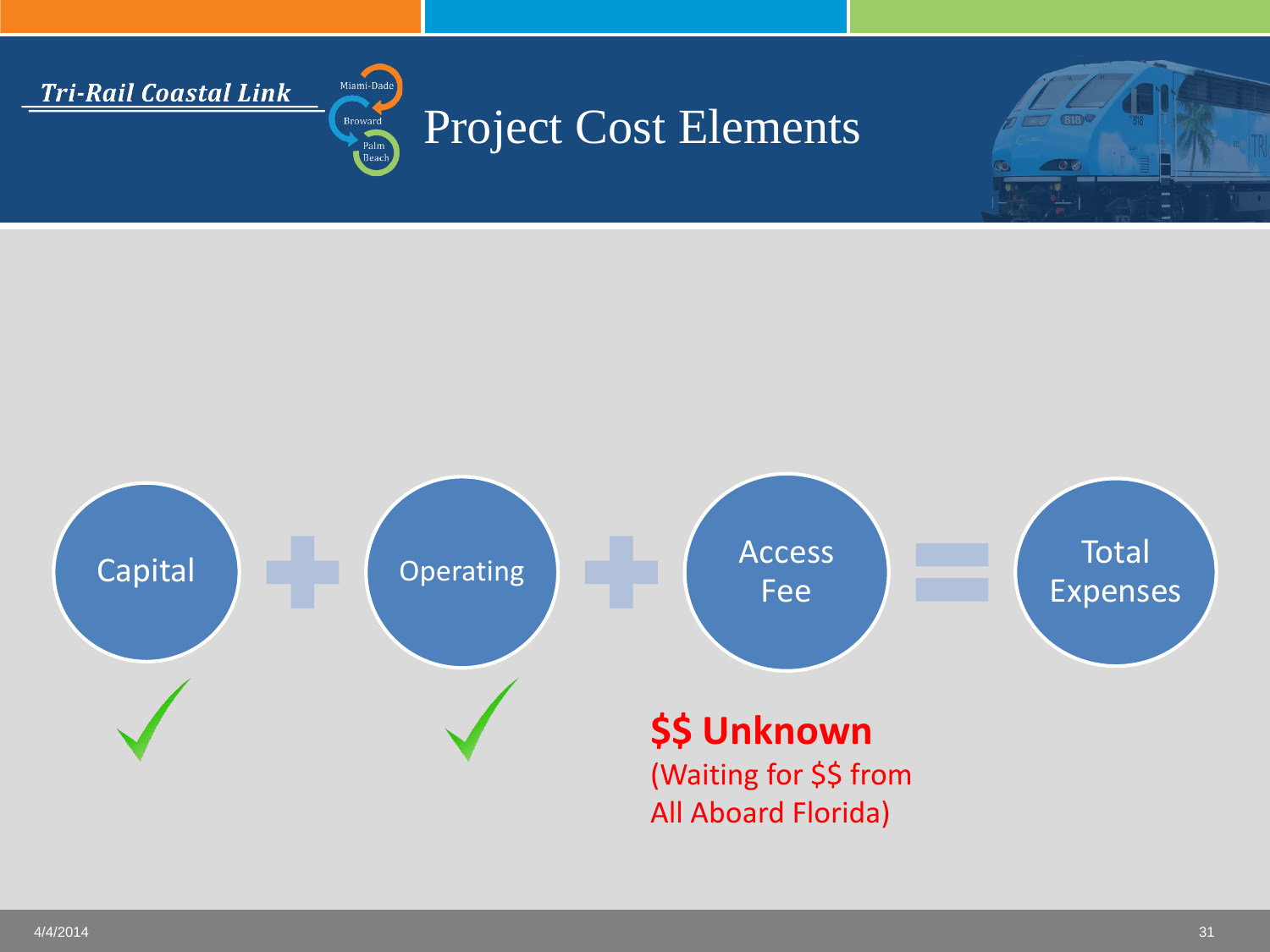# TRCL Cost Estimates



# Capital cost

\$720-\$800 million (2013\$)

Miami-Dade

- Assumes AAF service in place prior to TRCL
- Includes use of current SFRTA fleet; allowance for new vehicles
- Anticipated capital cost split: 50% federal, 25% state, 25% local

## Operations and Maintenance (O&M) cost

- Annual cost of \$33-\$38 million (2013\$)
	- Cost is incremental to existing Tri-Rail service
	- Gross before reductions for farebox revenue, advertising, federal formula funds, etc.

### Access Fee Not Known

May be Capital, Operations or a Combination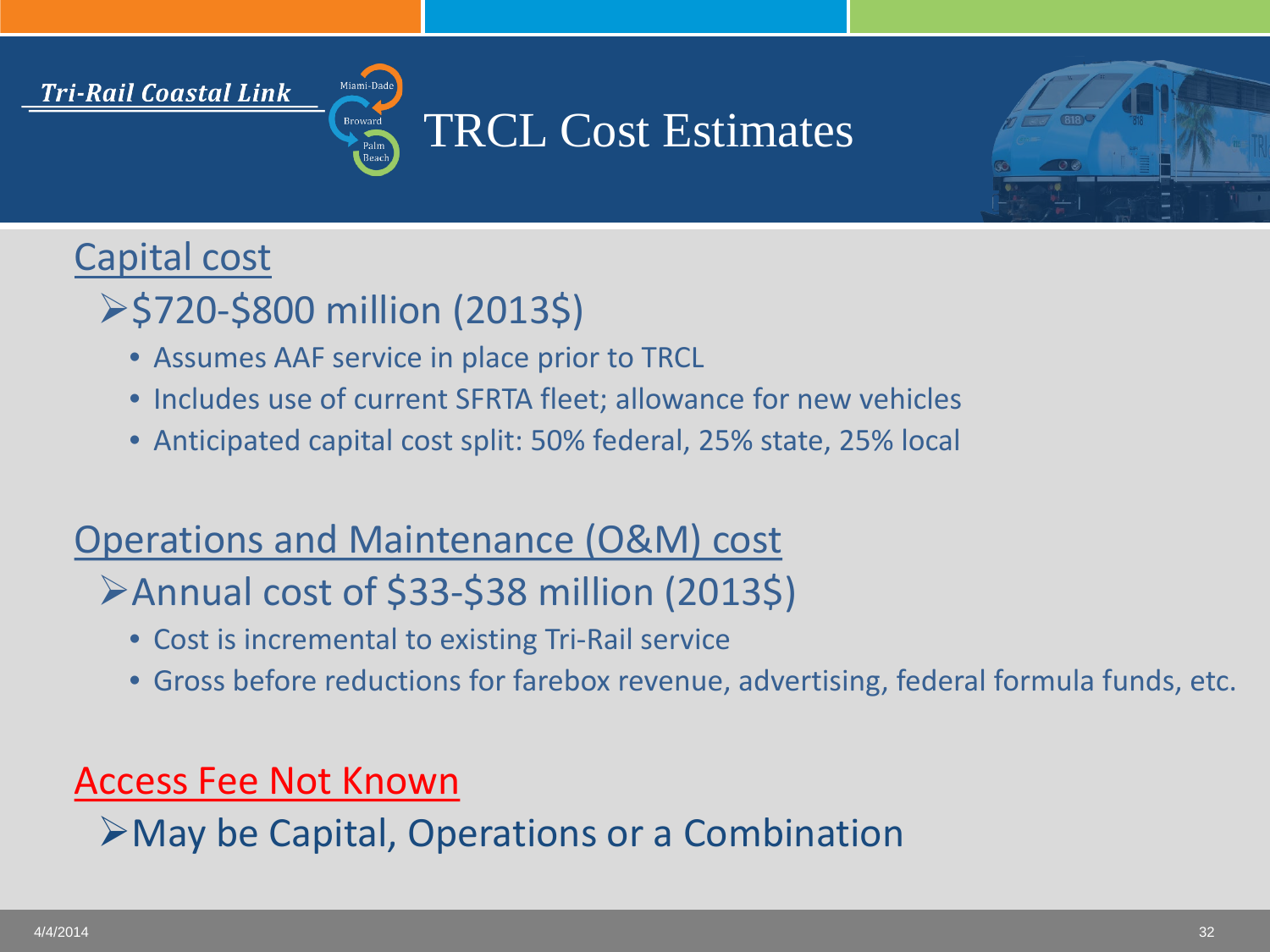



- Farebox
- FTA
- State
- County
- **Other**
- **Existing Tri-Rail**
- Tri-Rail Coastal Link

• New Regional or County level Funding Source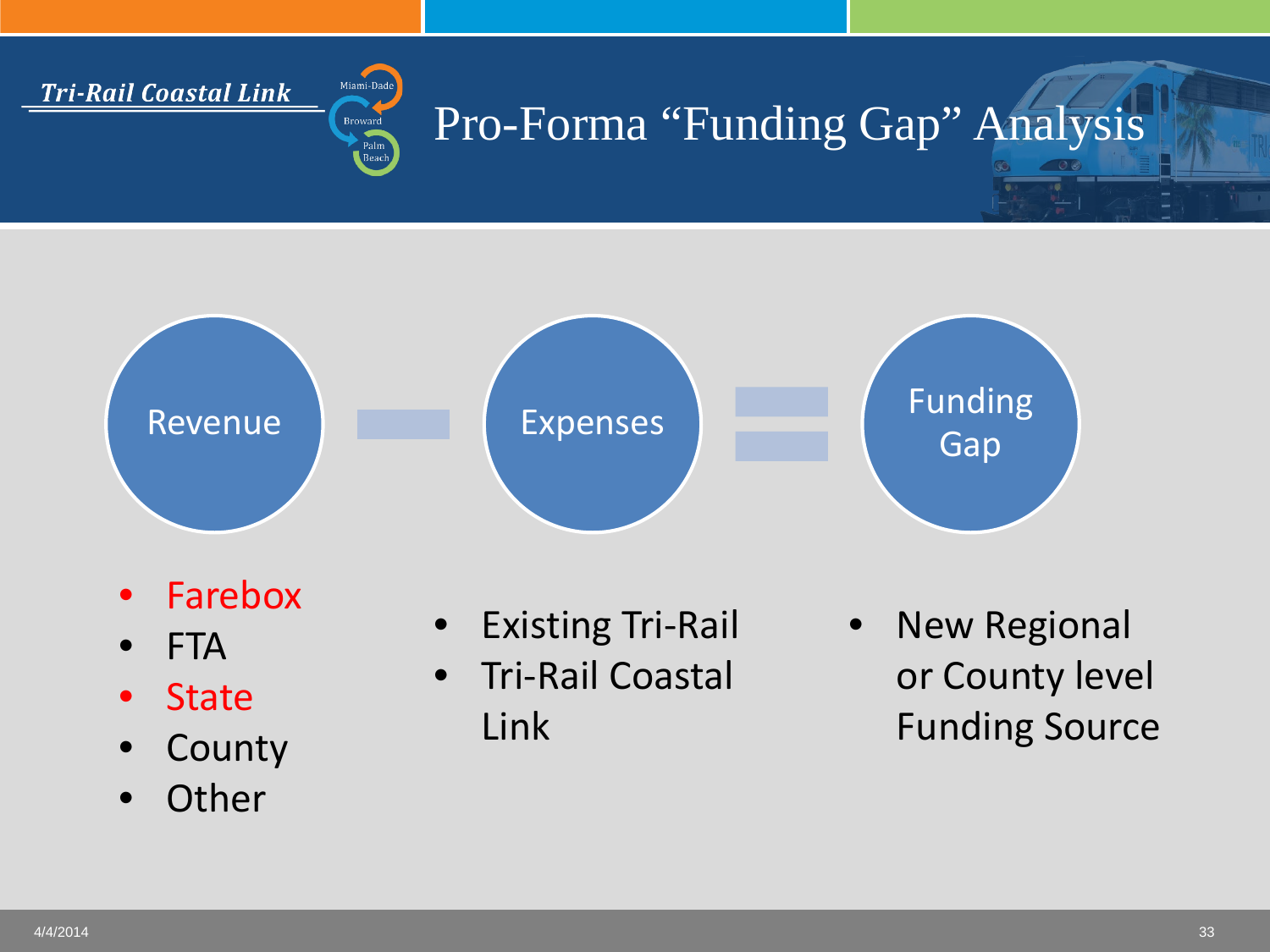

# Annualized Expenses



### Payments for Local Share of Capital Costs – \$15-20M

### **Notes:**

- 1. Figures shown are in 2013\$
- 2. Anticipated revenue service in 2020

TRCL Operations & Maintenance- \$33-38M

**FEC Access Fee - Unknown**

Replacement of State Funds for Tri-Rail – \$30M

TRCL Shuttle Bus - \$5M

Capital Replacement - \$5M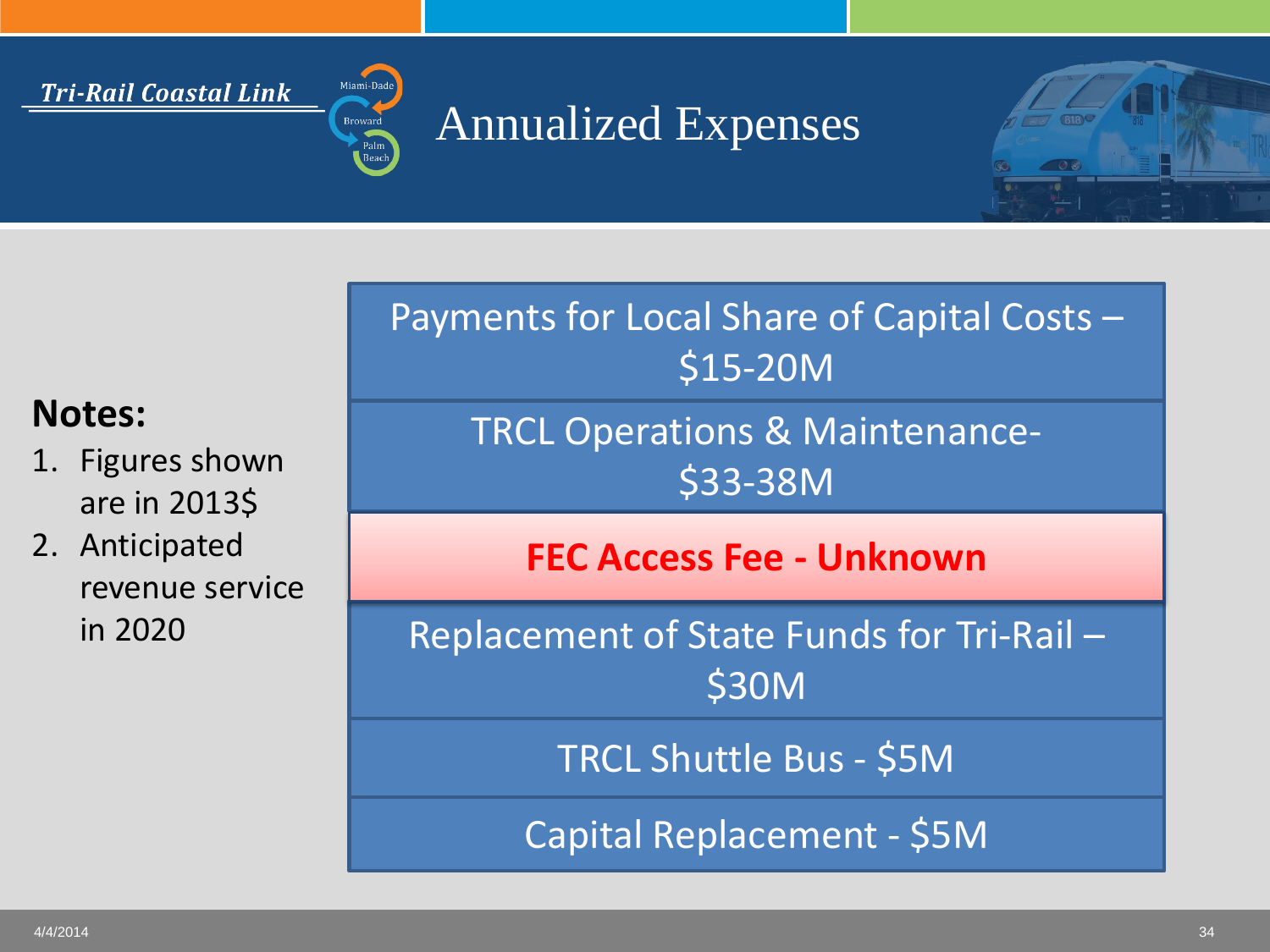

Funding Gap / Required New Regional Revenue Estimates

# **Best Estimate is at least \$100 M per year (\$2020)**

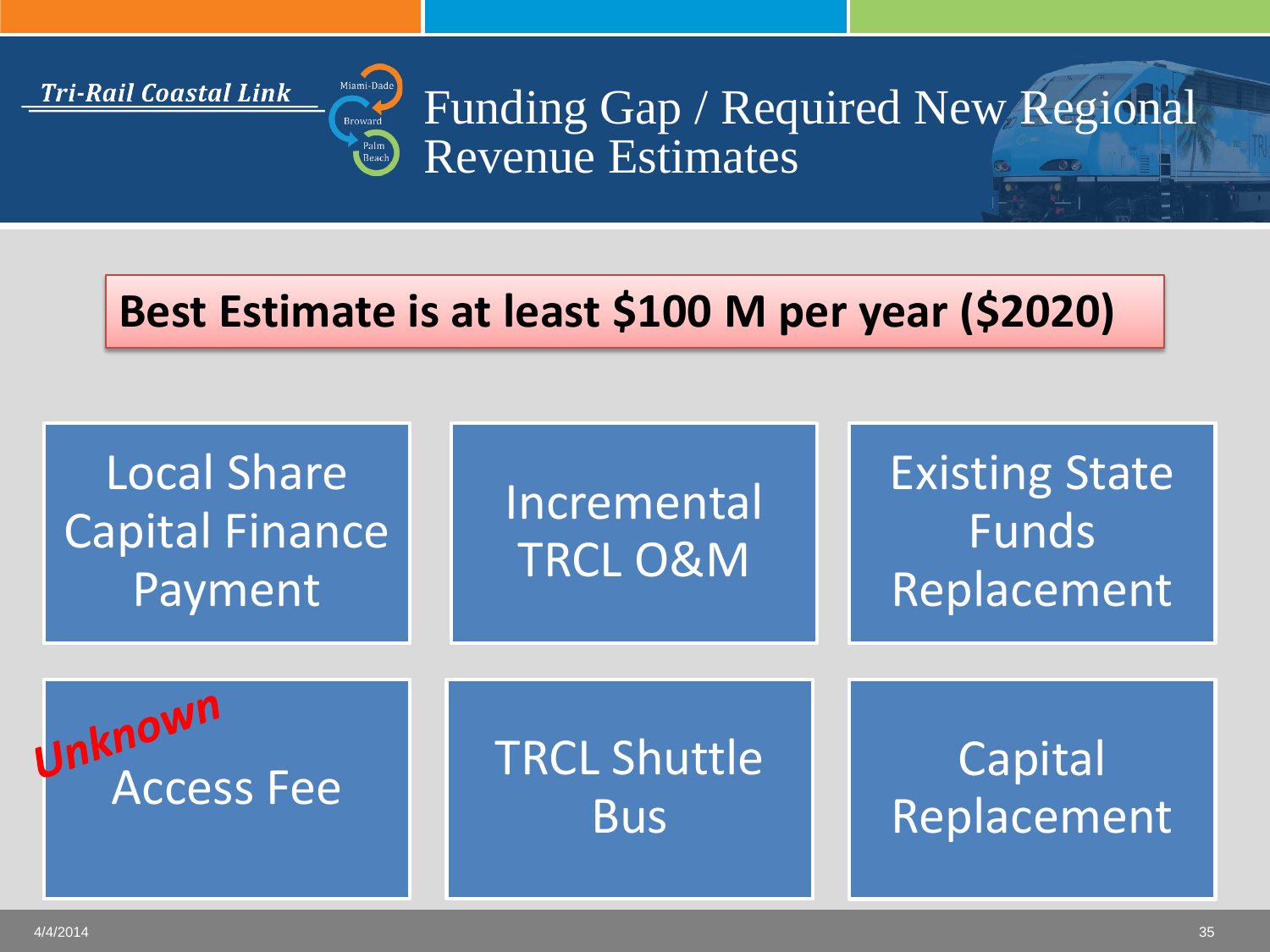

Options for New Regional Funding Sources



|                | <b>Option Name</b>             | Source with Florida Statute Reference                            |
|----------------|--------------------------------|------------------------------------------------------------------|
| $\mathbf 1$    | <b>Special Assessment</b>      | Special District (Dependent). Chap. 189, F.S.                    |
| 2 <sup>1</sup> | <b>Special Assessment</b>      | Special District (Independent – non-RTA). Chap. 189, F.S.        |
| $\overline{3}$ | <b>Special Region Tax</b>      | Independent RTA. Chap. 163, F.S.                                 |
| $\overline{4}$ | <b>Property Tax Increment</b>  | Community Redevelopment Districts. Chap. 166, F.S.               |
| 5              | Sales Tax                      | Charter County Regional Transportation System. Chap<br>212, F.S. |
| 6              | Sales Tax                      | Local Government Infrastructure Surtax. Chap. 212, F.S.          |
| $\overline{7}$ | <b>Transient Sales Tax</b>     | Tourist Development Tax. Chap. 125, F.S.                         |
| 8              | Gas Tax                        | Local Option Gas Tax. Chap. 336, F.S.                            |
| 9              | <b>Rental Car Surcharge</b>    | Rental Car Surcharge. Chap. 212, F.S.                            |
| 10             | <b>Registration Fee (Auto)</b> | Registration Fee. Chap. 320, F.S.                                |
| 11             | <b>Annual Station Fee</b>      | <b>Municipal Agreement with SFRTA</b>                            |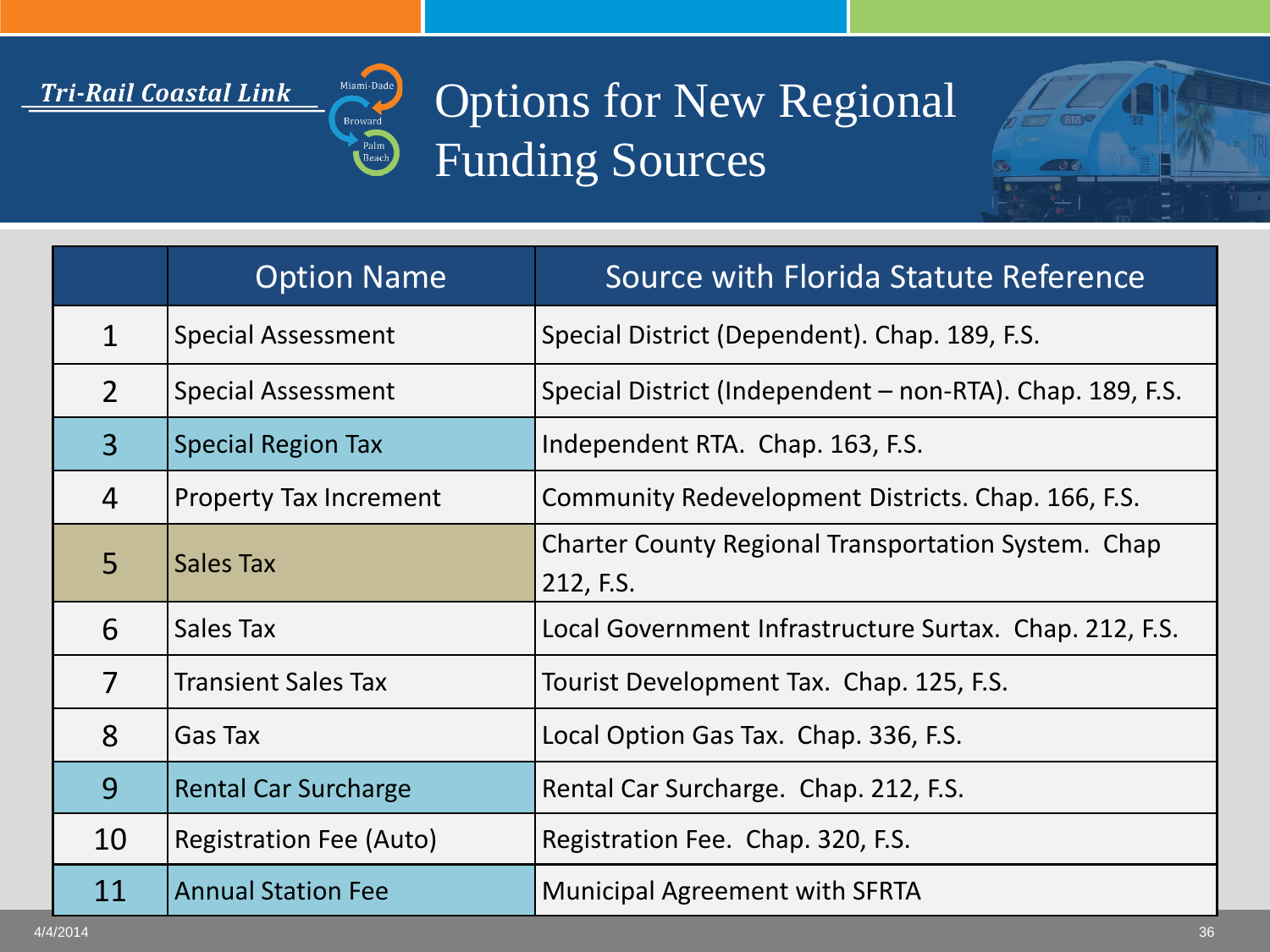



- FDOT and SFRTA to continue discussions with AAF
	- Corridor access, shared capital and operating components
- MPO Board Updates planned for June
	- NEPA and Financial Planning update
		- Broward MPO: June 12th
		- Miami-Dade & Palm Beach MPOs: June 19th
- NEPA Kickoff Workshops; evaluation of Build Alternative and No-Build
- TIGER Connectors Developing design criteria packages
- Next PSC Meeting on July 9th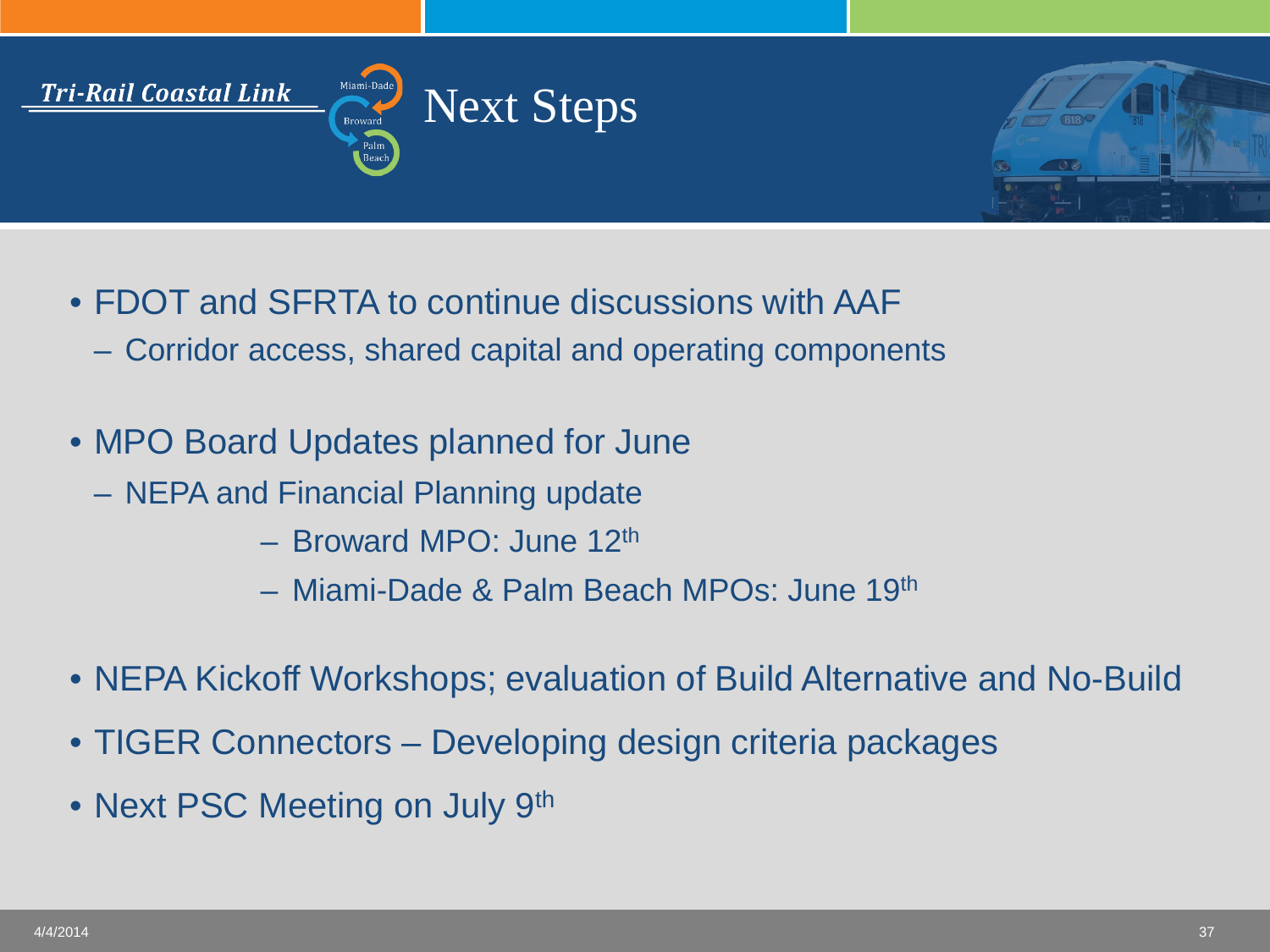

# 2014 Project Steering Committee Calendar

**TAC/ PSC RTTAC (AM) / PSC (1:30pm)** 

**SEFTC** Meeting (10am) **Tech** 

- **Fin Financial Subcommittee (2:00pm)**
- **SEFTC Meeting (10am) Technical Subcommittee (10:30am)**

**PI PI / Outreach Subcommittee (10:00am)**

 $\overline{a}$ 

|              |              |            | <b>JANUARY</b> |                |                |                | <b>FEBRUARY</b> |                |           |    |    |    |              | <b>MARCH</b>    |                 |                |                          |    |                |               |                | <b>APRIL</b> |                |                          |    |                |                |  |
|--------------|--------------|------------|----------------|----------------|----------------|----------------|-----------------|----------------|-----------|----|----|----|--------------|-----------------|-----------------|----------------|--------------------------|----|----------------|---------------|----------------|--------------|----------------|--------------------------|----|----------------|----------------|--|
| <sub>S</sub> |              |            |                |                |                | S.             | S               |                |           |    |    |    | S.           | S               |                 |                |                          |    |                | S             | S              | M            |                |                          |    |                | S              |  |
|              |              |            |                | $\overline{2}$ | 3              | $\overline{4}$ |                 |                |           |    |    |    |              |                 |                 |                |                          |    |                | 1             |                |              |                | $\overline{2}$           | 3  | $\overline{4}$ | $5\phantom{1}$ |  |
| 5            | 6            |            |                | 9              | 10             | 11             | $\overline{2}$  | 3              | 4         | 5  | 6  | 7  | 8            | $\overline{2}$  | 3               | $\overline{4}$ | 5                        | 6  | $\overline{7}$ | 8             | $6\phantom{1}$ |              | 8              | <b>TAC</b><br><b>PSC</b> | 10 | 11             | 12             |  |
| 12           | 13           | 14         | Tech           | 16             | 17             | 18             | 9               | 10             | 11        | 12 | 13 | 14 | 15           | 9               | 10              | 11             | Tech                     | 13 | 14             | 15            | 13             | 14           | 15             | 16                       | 17 | 18             | 19             |  |
| 19           | 20           | <b>Fin</b> | 22             | 23             | 24             | 25             | 16              | 17             | P1<br>Fin | 19 | 20 | 21 | 22           | 16              | 17              | Fin            | 19                       | 20 | 21             | 22            | 20             | 21           | 22             | 23                       | 24 | 25             | 26             |  |
| 26           | <b>SEFTC</b> | 28         | 29             | 30             | 31             |                | 23              | 24             | 25        | 26 | 27 | 28 |              | $\frac{23}{30}$ | $\frac{24}{31}$ | 25             | 26                       | 27 | 28             | 29            | 27             | <b>SEFTC</b> | P <sub>1</sub> | 30                       |    |                |                |  |
|              |              |            | <b>MAY</b>     |                |                |                | <b>JUNE</b>     |                |           |    |    |    | <b>JULY</b>  |                 |                 |                |                          |    |                | <b>AUGUST</b> |                |              |                |                          |    |                |                |  |
| <sub>S</sub> |              |            |                |                |                | S.             | S               |                |           |    |    |    | <sub>S</sub> | S               |                 |                |                          |    |                | S             | S              | M            |                |                          |    |                | S              |  |
|              |              |            |                |                | $\overline{2}$ | 3              |                 | $\overline{2}$ | 3         | Δ  | 5  | 6  |              |                 |                 |                | $\overline{2}$           | 3  | 4              | 5             |                |              |                |                          |    |                | $\overline{2}$ |  |
|              | 5            | 6          |                | 8              | 9              | 10             | 8               | 9              | 10        | 11 | 12 | 13 | 14           | 6               | $\overline{7}$  | 8              | <b>TAC</b><br><b>PSC</b> | 10 | 11             | 12            | 3              |              | 5              | 6                        |    | 8              | 9              |  |
| 11           | 12           | 13         | Tech           | 15             | 16             | 17             | 15              | 16             | P1<br>Fin | 18 | 19 | 20 | 21           | 13              | 14              | 15             | <b>Tech</b>              | 17 | 18             | 19            | 10             | 11           | 12             | 13                       | 14 | 15             | 16             |  |
| 18           | 19           | <b>Fin</b> | 21             | 22             | 23             | 24             | 22              | 23             | 24        | 25 | 26 | 27 | 28           | 20              | 21              | 22             | 23                       | 24 | 25             | 26            | 17             | 18           | P1<br>Fin      | 20                       | 21 | 22             | 23             |  |
| 25           | 26           | 27         | 28             | 29             | 30             | 31             | 29              | 30             |           |    |    |    |              | 27              | <b>SEFTC</b>    | 29             | 30                       | 31 |                |               | 24/31          | 25           | 26             | 27                       | 28 | 29             | 30             |  |

| SEPTEMBER |          |             |  |         |  |  |    |                                                                                                    |  |                             |  |  |  |  |  |  |                                        |  |  |  |  |  |                         | <b>DECEMBER</b> |  |    |  |  |  |  |  |
|-----------|----------|-------------|--|---------|--|--|----|----------------------------------------------------------------------------------------------------|--|-----------------------------|--|--|--|--|--|--|----------------------------------------|--|--|--|--|--|-------------------------|-----------------|--|----|--|--|--|--|--|
| S         |          |             |  |         |  |  |    | MTWITFISSMITWITFISSMITWITFISSMITWITFIS                                                             |  |                             |  |  |  |  |  |  |                                        |  |  |  |  |  |                         |                 |  |    |  |  |  |  |  |
|           |          | $1 \quad 2$ |  | 3 4 5 6 |  |  |    |                                                                                                    |  | $1 \quad 2 \quad 3 \quad 4$ |  |  |  |  |  |  |                                        |  |  |  |  |  | $1 \t2 \t3 \t4 \t5 \t6$ |                 |  |    |  |  |  |  |  |
|           |          |             |  |         |  |  |    | 7 8 9 <mark>Tech</mark> 11 12 13 5 6 7 <b>TAC/</b> 9 10 11 2 3 4 5 6 7 8 7 8 9 10 11 12 13         |  |                             |  |  |  |  |  |  |                                        |  |  |  |  |  |                         |                 |  |    |  |  |  |  |  |
|           | $14$ 15  |             |  |         |  |  |    | Fin 17 18 19 20 12 13 14 15 16 17 18 9 10 11 <mark>Tech</mark> 13 14 15 14 15 <b>P</b> 17 18 19 20 |  |                             |  |  |  |  |  |  |                                        |  |  |  |  |  |                         |                 |  |    |  |  |  |  |  |
|           |          |             |  |         |  |  |    | 21 22 23 24 25 26 27 19 20 21 23 24 25 16 17 <b>Fin</b> 19 20 21 22 21 22 23 24 25 26 27           |  |                             |  |  |  |  |  |  |                                        |  |  |  |  |  |                         |                 |  |    |  |  |  |  |  |
|           | 28 29 30 |             |  |         |  |  | 26 | <b>SEFTC</b>                                                                                       |  |                             |  |  |  |  |  |  | 28 29 30 31 23/30 24 25 26 27 28 29 28 |  |  |  |  |  | $29$ 30 31              |                 |  |    |  |  |  |  |  |
|           | 4/4/2014 |             |  |         |  |  |    |                                                                                                    |  |                             |  |  |  |  |  |  |                                        |  |  |  |  |  |                         |                 |  | 38 |  |  |  |  |  |